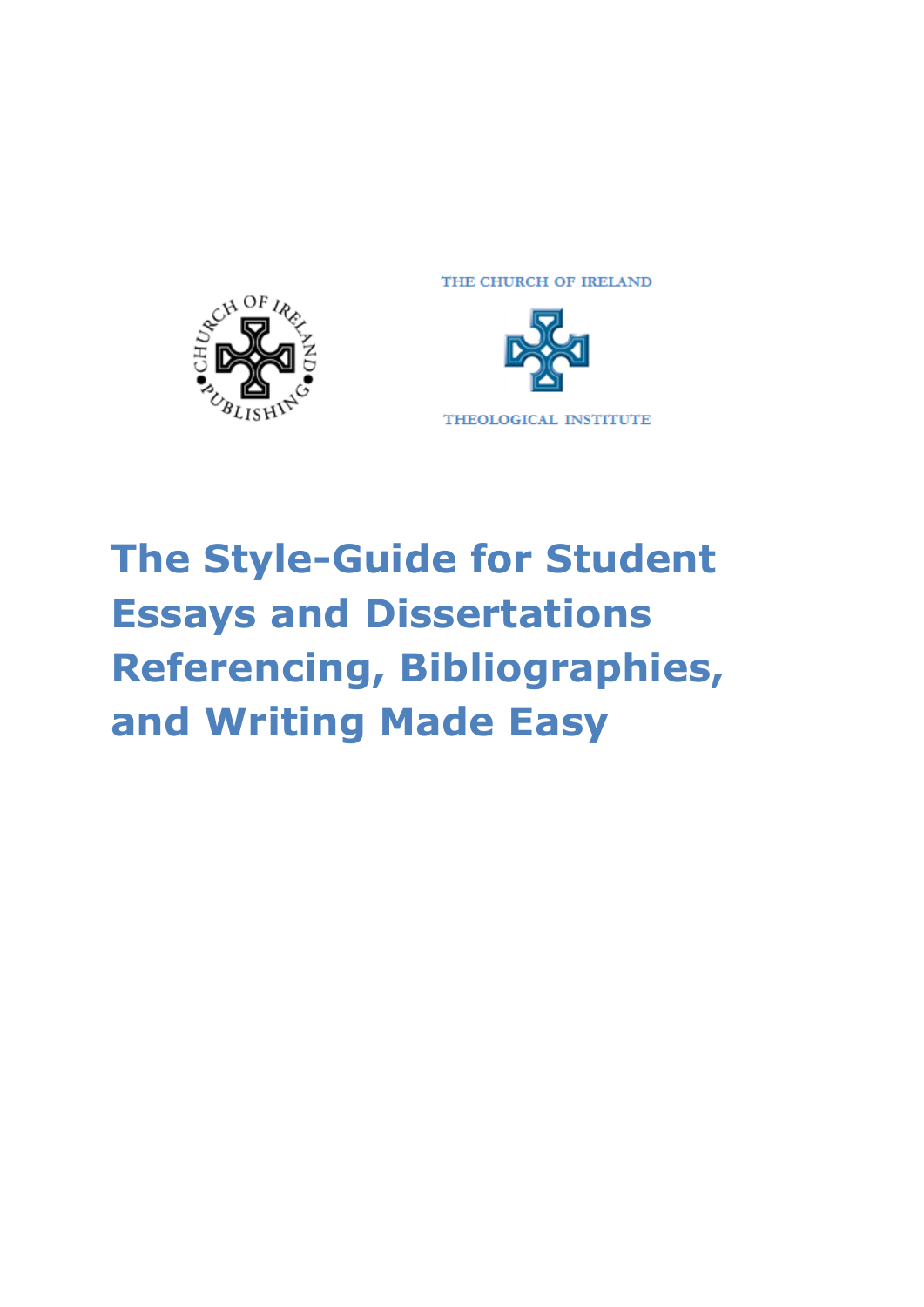| <b>Contents</b> |  |
|-----------------|--|
| 1.              |  |
|                 |  |
|                 |  |
|                 |  |
|                 |  |
|                 |  |
|                 |  |
|                 |  |
| 2.              |  |
|                 |  |
|                 |  |
|                 |  |
|                 |  |
|                 |  |
|                 |  |
|                 |  |
|                 |  |
|                 |  |
|                 |  |
|                 |  |
|                 |  |
|                 |  |
|                 |  |
|                 |  |
|                 |  |
|                 |  |
|                 |  |
|                 |  |
|                 |  |
|                 |  |
|                 |  |
|                 |  |
|                 |  |
|                 |  |
|                 |  |
| 3.              |  |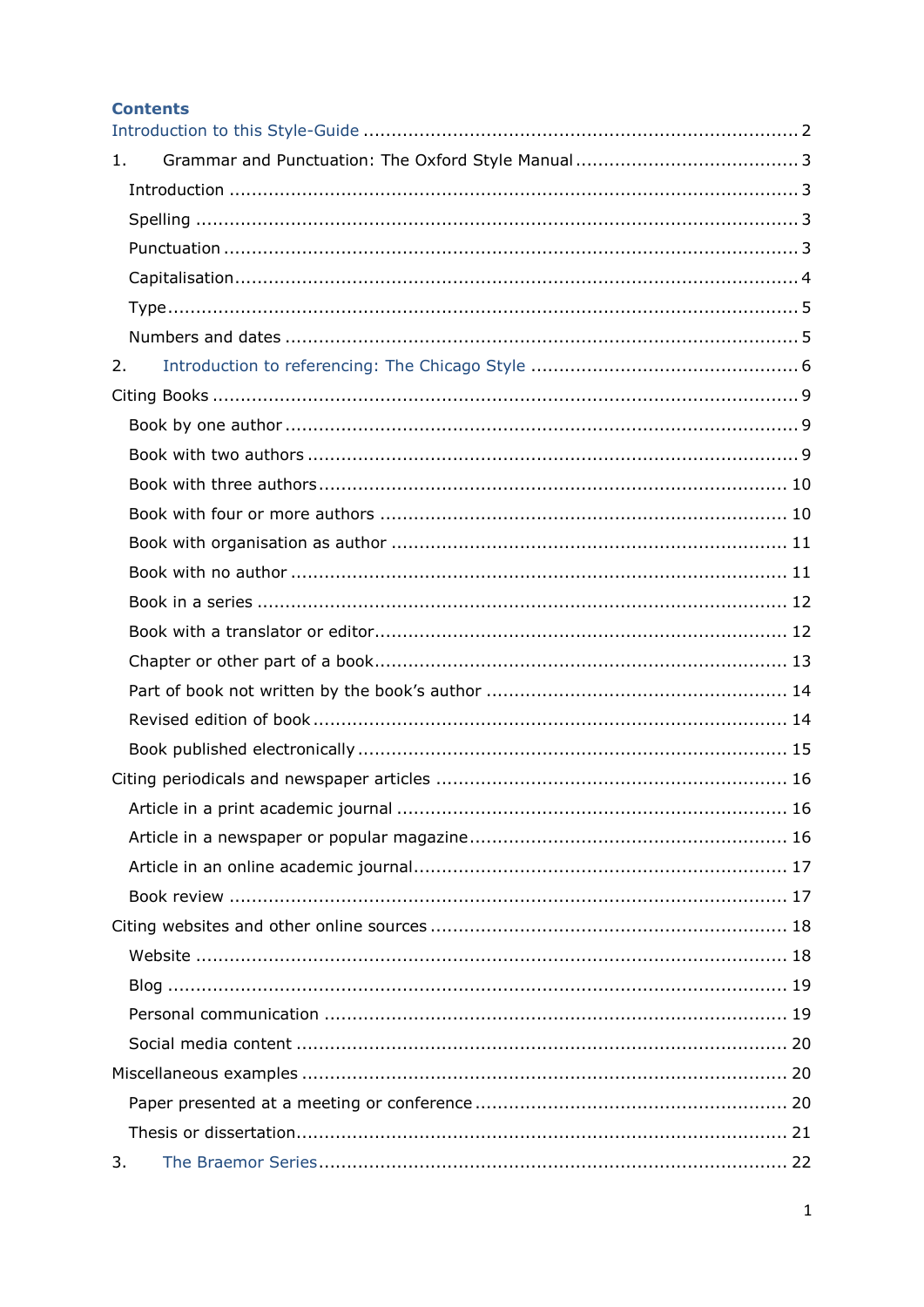# <span id="page-2-0"></span>**Introduction to this Style-Guide**

This document is a collaboration between Church of Ireland Publishing (CIP) and the Church of Ireland Theological Institute (CITI), and aims to provide you with a comprehensive guide for writing and referencing your essays and dissertations to meet the standards as required by the School of Religion (School), in Trinity College, Dublin.

The Guide is divided into three sections. The first section covers grammar and punctuation and presents key areas to help you with writing your text to conform to the Oxford Style preferred by the School. It will help you in aspects such as spelling, capitalisation, punctuation, what type to use, as well as how to present numbers and dates

The second part of the document deals with referencing and gives you nearly every permutation of the Chicago Referencing Style, which you will need to apply to all of your essays and dissertations. Here you will find the basics of how to footnote and compile your bibliography.

The third part is a specific guide on the Braemor Series, published by Church of Ireland Publishing.

Each heading in the table of contents is hyperlinked, so you can simply click on the relevant aspect of the Guide that you wish to see.

While we have made every attempt to include every possible example, you may occasionally need to check for something that isn't mentioned in this Guide. With this in mind, reference copies of the books listed below are available in the RCB Library:

- *The Chicago Manual of Style*, 17<sup>th</sup> ed. Chicago: University of Chicago Press, 2017.
- *New Oxford Style Manual: the World's Most Trusted Reference Books*. Oxford University Press, 2016.
- Seely, John. *Oxford A-Z of Grammar and Punctuation*. Oxford University Press, 2013.
- Turabian, Kate L. *A Manual for Writers of Research Papers, Theses, and Dissertations: Chicago Style for Students and Researchers*. Chicago: University of Chicago Press, 2013.

For further guidance about styling your work, you should in the first instance speak to one of your supervisors. Further information is also on hand from the Assistant Librarian, Bryan Whelan, in the RCB Library.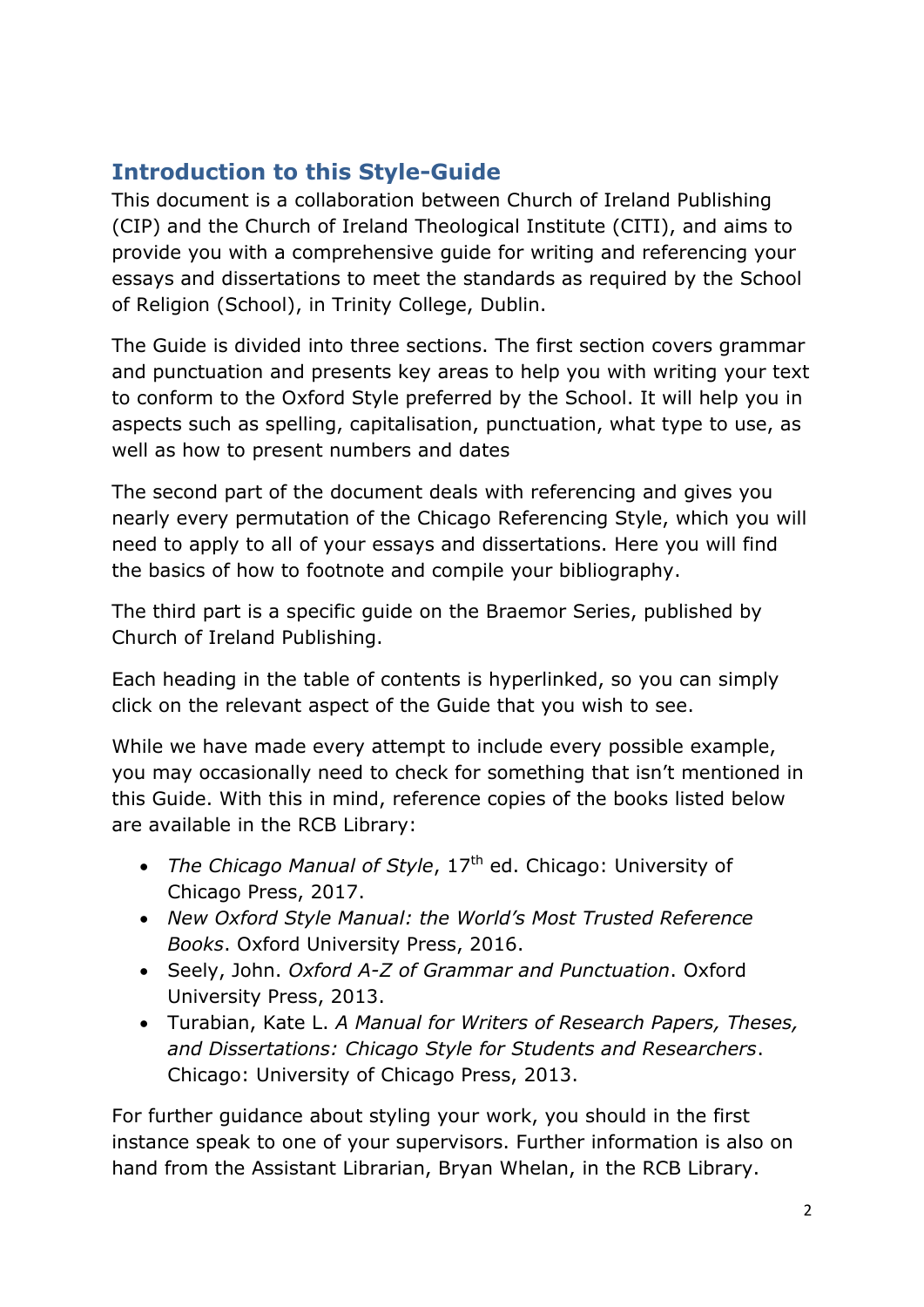# <span id="page-3-0"></span>**1. Grammar and Punctuation: The Oxford Style Manual**

# <span id="page-3-1"></span>**Introduction**

The Oxford Style Manual is primarily based on *New Hart's Rules*, a referencing and style manual that prioritises consistency that is still universally used today. The examples that we have highlighted here will not tell you how to write an essay, but will help you to write correctly and in a consistent manner.

You will see brief examples regarding spelling, capitalisation, punctuation, the correct type to use, as well as how to write numbers and dates. Remember that if your particular query isn't listed here, it will be found in the Library's copy of the *New Oxford Style Manual* mentioned previously.

As with all aspects of coursework, students should always check their material, and not rely on online programmes or guides to do this for them. Using textbooks should also be done with a critical eye to what is written here, as well as what your supervisor tells you. A good example of this is the instruction for writing dates (see below). This conforms to the Oxford Style, but differs from the Chicago Style for footnotes/endnotes. Any online generator or guide to Chicago will need to be physically checked before submission.

Conversely, although the Oxford Style Manual includes its own referencing and citation guide, this should be ignored by students of CITI in favour of the Chicago Style, as explained in greater detail later in this document.

# <span id="page-3-2"></span>**Spelling**

The preference is for British spelling rather than American:

- *-ence* rather than *–ense*: defence; offence; pretence
- *-re* rather than *–er*: centre; mitre; sceptre
- *c* for *k*: sceptic; mollusc
- *-ogue* rather than *–og*: catalogue; analogue
- *-our* rather than *–or*: colour; honour; labour; neighbour; harbour; tumour
- *s* rather than *z*: analyse; cosy; realise; capitalisation

# <span id="page-3-3"></span>**Punctuation**

- Do not punctuate contractions. For example use **St** for Saint (not St.) and **Revd** for Reverend (not Rev.) and **Rt Revd** for the Right Reverend (not Rt. Rev.).
- Use quotation marks and roman (not italic) type for titles of short poems, short stories, and songs: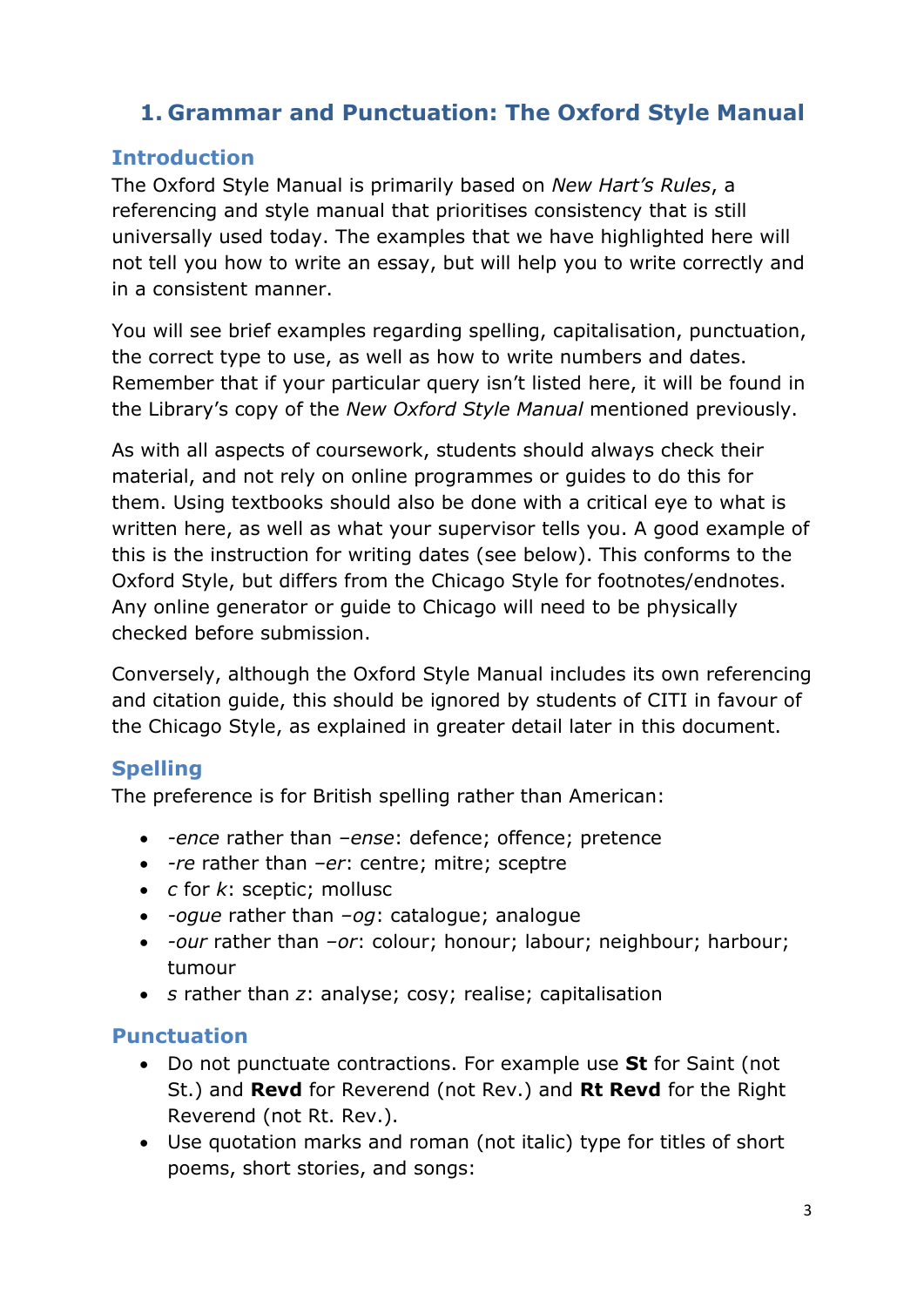'The Business of Preaching and the World of Literature'

• The general practice is to enclose quoted matter of less than five lines between single quotation marks, and to use double quotation marks for a quotation within a quotation:

'Have you any idea', he said, 'what "red mercury" is?' For quotations of more than five lines, indent the passage as a freestanding paragraph, but do not place this in quotation marks, as in the following example:

 $2:14-16$ ;  $12:4$ ).<sup>31</sup> This understanding and the assertion (of Lambeth  $1008$ ) that the Spirit 'blows in sovereignty and freedom'<sup>32</sup> also undergirds the thesis, and similarly that:

[i]n dialogue we must assume then that the Spirit is working to convert people to God. Signs of the Spirit's work will be discerned in their consonance with the Gospel, its teaching and values, but also by the fruit of love, joy and peace. In the same way, all that makes for human flourishing will be seen as a response to the Spirit's impulse and guidance. All that makes for strife, intolerance and greed is clearly not of the Spirit (Galatians  $5:16-24$ ).<sup>33</sup>

Eastern and western theologians, from across the spectrum of traditions, recognise the ongoing activity of the Spirit,<sup>34</sup> in the believer and the Church.

# <span id="page-4-0"></span>**Capitalisation**

- Use capitals for both Protestant and Catholic, and titles. Use Archbishop Clarke, and Richard Clarke, Archbishop of Armagh and Primate of All Ireland. Similarly, the Revd Joe Bloggs, Rector of Gretna Green parish, or the Very Revd Joe Bloggs, Dean of Ballygodo. Nb: use lower case when referring – in general terms – to a bishop, a rector, or a diocese.
- The institutional Church is always capitalised, but a church building should be lower case. For example: the Methodist Church in Ireland and Rathfarnham parish church.
- Always capitalise the Bible, but biblical is lower case. Use capitals for all references to God (e.g., the Holy Trinity, the Lord) but lower case for the gods and goddesses of polytheistic religions (the Aztec god of war, the goddess of the dawn).
- Capitalise the names of days, months, festivals, and holidays: Tuesday; March; Easter; Good Friday; Ramadan; Passover; Christmas Eve; New Year's Day; St Patrick's Day.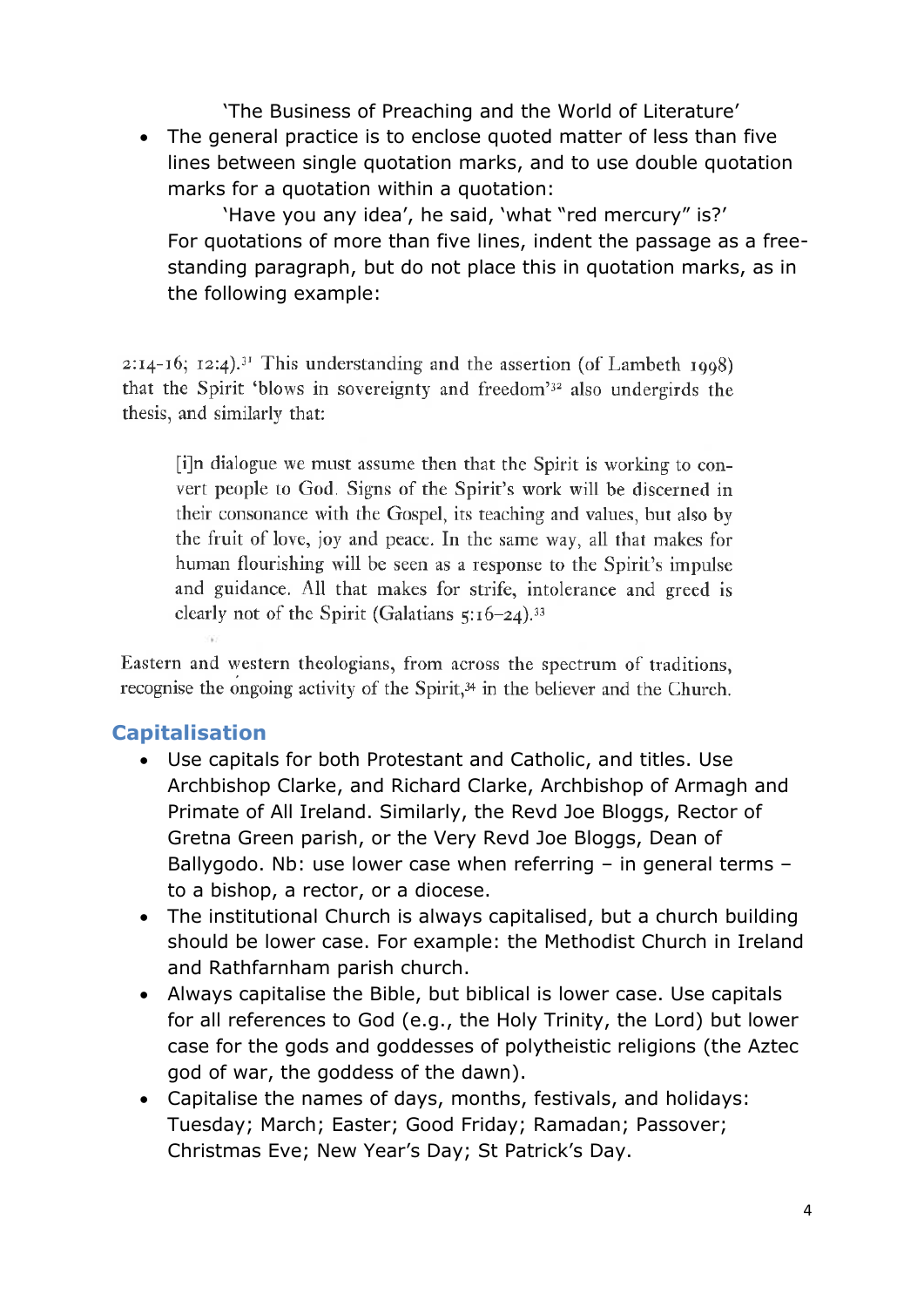- Use lower case for millennia, centuries, and decades: the first millennium; the sixteenth century; the sixties.
- Use capitalisation for wars, treaties, councils, and significant events: the Crucifixion; the Reformation; the Great Famine; the Inquisition; the French Revolution.

# <span id="page-5-0"></span>**Type**

- Use italics for words and phrases that are still regarded as foreign or need to be distinguished from identical English forms: the *catenaccio* defensive system employed by the Italians an *amuse-gueule* of a tiny sardine mounted on a crisp crouton This does not apply to foreign words or terms that have become naturalised into English.
- Italics should be used for titles of books, periodicals, plays, films, TV and radio series, and music albums.

# <span id="page-5-1"></span>**Numbers and dates**

- Spell out numbers under and including the number ten (eight, nine, ten). Anything over ten should be written numerically. The exception is percentages and sums of money (9%,  $\epsilon$ 6).
- When writing successive years, always include the full numerical value (2013-2017, not 2013-17).
- Dates should be written as so: 1 January 2014 (Nb: no commas or ordinal numbers). It should be stressed that this way of writing dates differs to the Chicago Style, so any programme/text book you might use for your citations will need to be altered accordingly.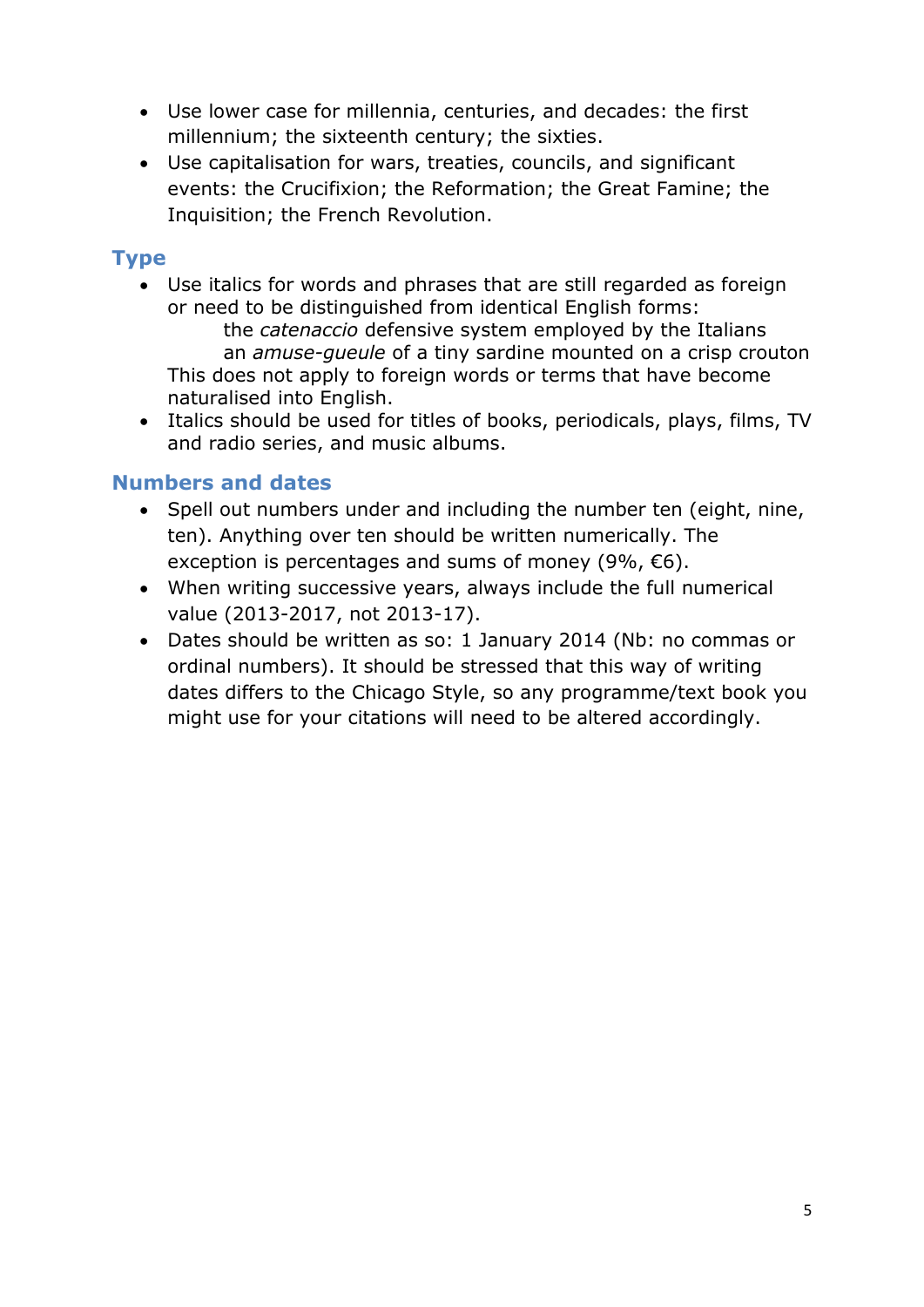# **2. Introduction to referencing: The Chicago Style**

<span id="page-6-0"></span>The Chicago Style was originally published in 1906, and is now in its  $17<sup>th</sup>$ edition. This system is preferred by many working in the humanities, including the School of Religion. The Chicago Style comes in two varieties: notes and bibliography or author-date. You will be using the **notes and bibliography** form for all your essays as well as for your dissertation. In this system, all sources are cited in numbered footnotes or endnotes. At the end of each piece of work, you will need to compile all your sources into a bibliography.

There are a multitude of online programmes that make it easier than ever to manage your references in the correct citation, whether this is through Microsoft Word, a web-based reference management software package such as RefWorks, or an online generator. However, it is essential always to physically check your references to make sure that they correspond with the Chicago Style.

This Guide includes examples of the most popular types of source material you are likely to need for course work. The red box demonstrates how to compile your footnote, showing you the technical components as well as two examples: firstly, the full bibliographical reference, and secondly the short hand version.

The red box underneath will show you how to compile the type of source material in your bibliography. You will see the technical components firstly, and then the example.

#### **Footnotes**

Referencing correctly means acknowledging all of the sources that you used to write your essay or dissertation. When this is done initially, you include the full bibliographical data in the footnote, as in the example below:

<sup>1</sup> David J. Bosch, *Transforming Mission: Paradigm Shifts in Theology of Mission* (Maryknoll, NewYork: Orbis Books, 2011), 93.

When two references for the same source follow one right after the other, you should use the abbreviation 'Ibid' (Latin for 'in the same place'). In the following example, the first is the full note, the second is a note immediately following this referring to the same source but different page, and the third refers to the same source as well as the same page number.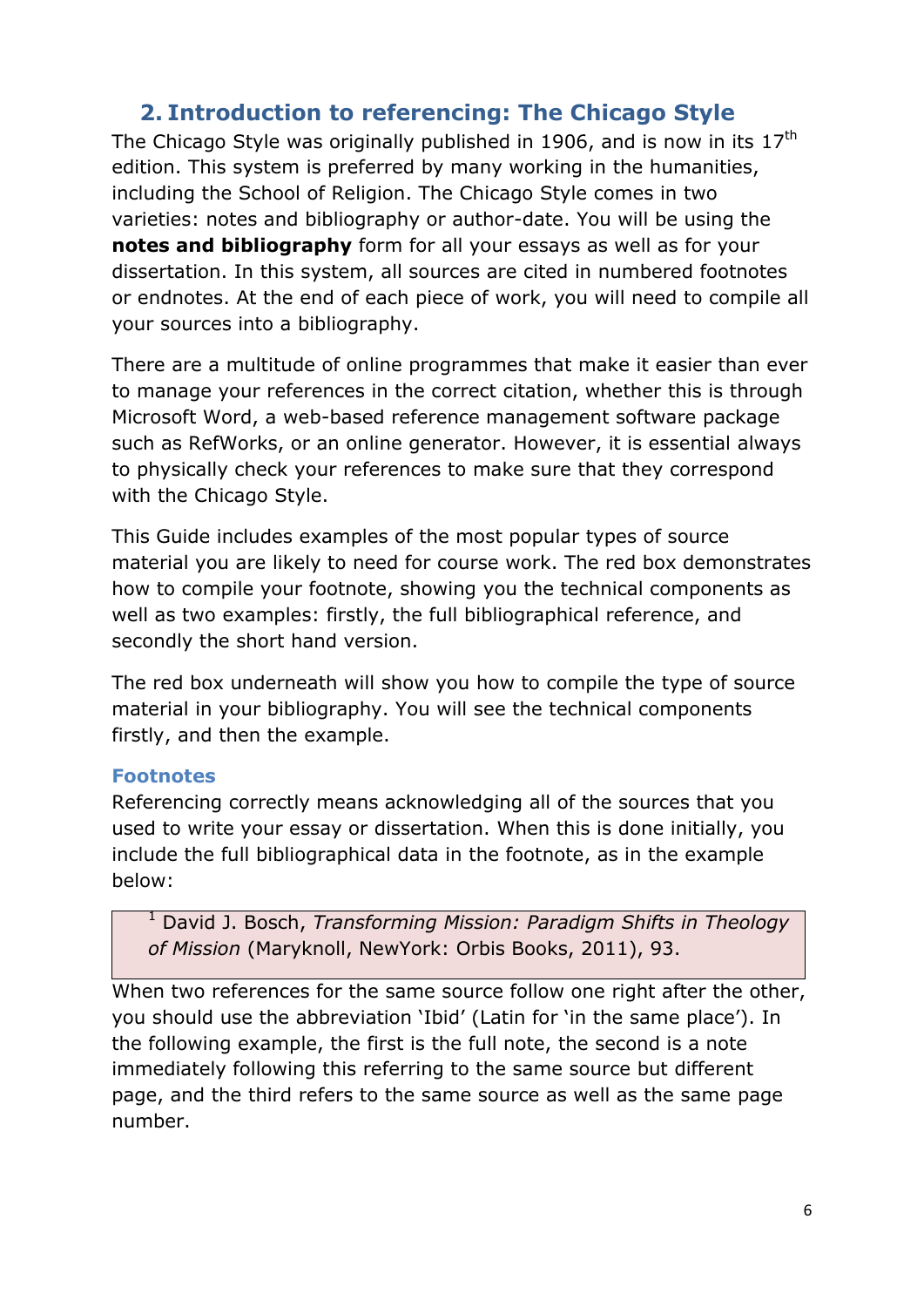<sup>1</sup> David J. Bosch, *Transforming Mission: Paradigm Shifts in Theology of Mission* (Maryknoll, NewYork: Orbis Books, 2011), 93.

 $<sup>2</sup>$  Ibid, 97.</sup>

 $3$  Ibid.

Note that you only include the full reference the first time a source is referenced. The exception here is when you are writing your dissertation. You write a full reference for each new mention in a different chapter. If you reference a different source, and then reference your original document, you should only include a shortened form of the bibliographical data. This is usually just the author's surname, up to the first four words of the book title or article, and the page number (if required). See the following example:

<sup>1</sup> David J. Bosch, *Transforming Mission: Paradigm Shifts in Theology of Mission* (Maryknoll, NewYork: Orbis Books, 2011), 93.

2 Jürgen Moltmann, *Theology of Hope* (London: SCM, 2002), 94.

<sup>3</sup> Bosch, *Transforming Mission*, 96.

# **Bibliography**

The next major element of the Chicago Referencing Style is the Bibliography. A bibliography is an ordered list of all the sources you have cited in your paper. Note that it may contain works not cited in your paper that you may have consulted during your research. Some important points to note include:

- The Bibliography is located at the end of your paper, always starts on a new page, and is always titled Bibliography.
- All sources appearing in the Bibliography must be ordered alphabetically by surname of the first listed author (or title, if no author is listed). This is an important point to note, as it means that author names will be inverted from the footnotes (i.e. a bibliography will display Gavrilyuk, Paul as opposed to what we see in a footnote: Paul Gavrilyuk).
- Note the full stop after the author's name is used in the Bibliography as opposed to the comma in the footnote. There is also a full stop used after the title.
- Another important difference between bibliographies and footnotes is that the publishing details are no longer contained in brackets.
- Your Bibliography should be divided into two sections. Firstly, printed material, and then online sources.
- Bibliographical entries should be listed with hanging indents for each entry. Hanging indents are where the first line starts at the left margin, but subsequent lines are indented, like this: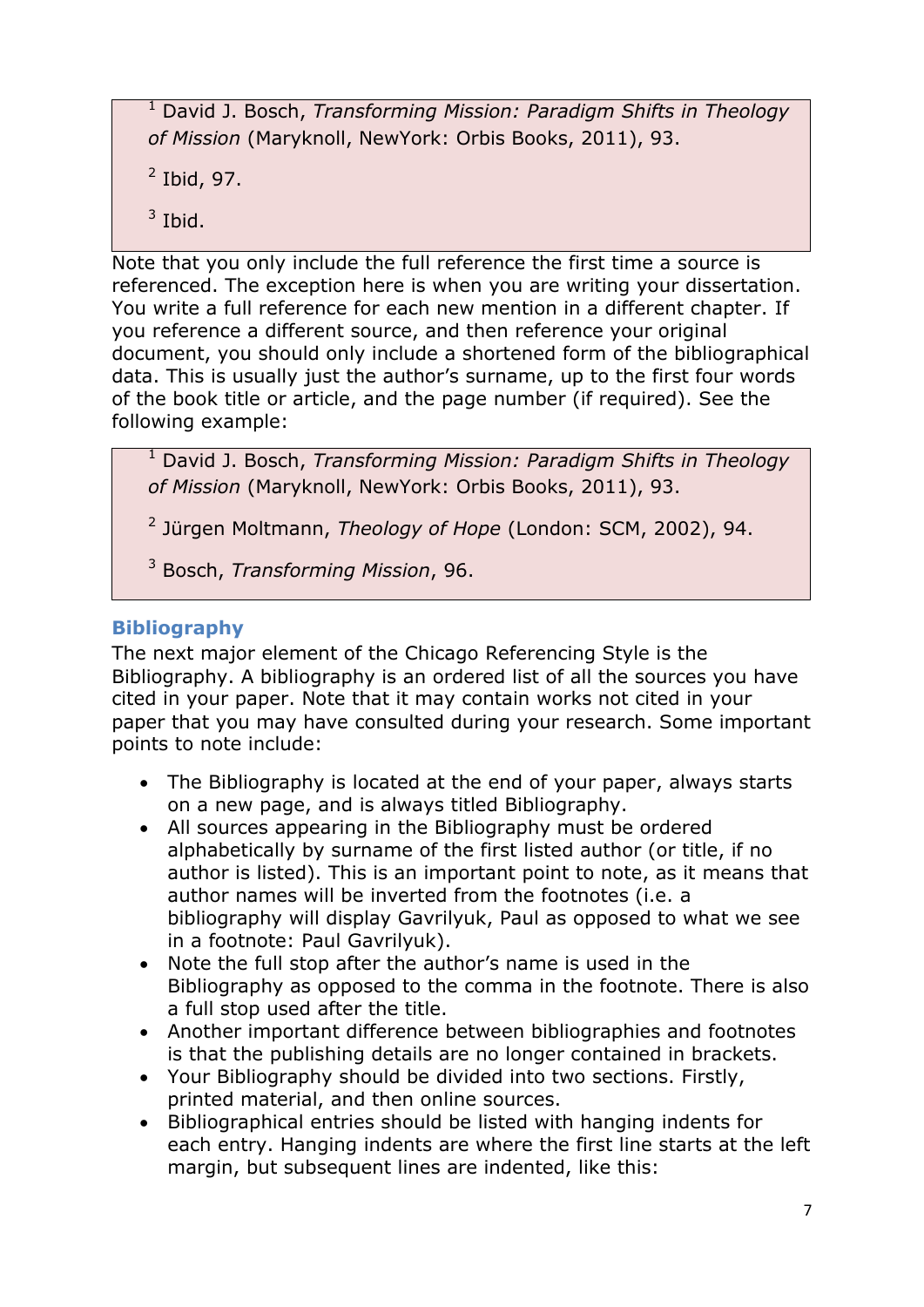Bosch, David J. *Transforming Mission: Paradigm Shifts in Theology of Mission*. Maryknoll, New York: Orbis Books, 2011.

#### **Referencing the Bible**

An important point to note – and one that differs from the Chicago Style – is that you do not need to reference quotes from the Bible in your footnotes. These should be included in brackets after the relevant text. The books of the Bible are capitalised, but not italicised. For example:

The encounter is on the promontory of Mount Carmel (1 Kings 18:20).

Whatever edition of the Bible that you use must be included at the beginning of your Bibliography (again, this differs from Chicago Style directions). For example:

All biblical references were taken from *The Holy Bible*, New Revised Standard Edition. Oxford: Oxford University Press, 2006.

If, for whatever reason, you use a different edition of the Bible in addition to the standard one used throughout, this should be clearly stated in the footnotes, and the various different editions listed in the Bibliography underneath the initial reference to the Bible at the start of your Bibliography.

For example:

The primary source for biblical references is *The New Oxford Annotated Bible: With the Apocryphal/Deuterocanonical Books,* New Revised Standard Version. New York: Oxford University Press, 2001.

Other editions that were used include:

*The Holy Bible*, New Revised Standard Edition. Oxford: Oxford University Press, 2006.

*The Holy Bible,* New International Version. Grand Rapids: Zondervan, 1984.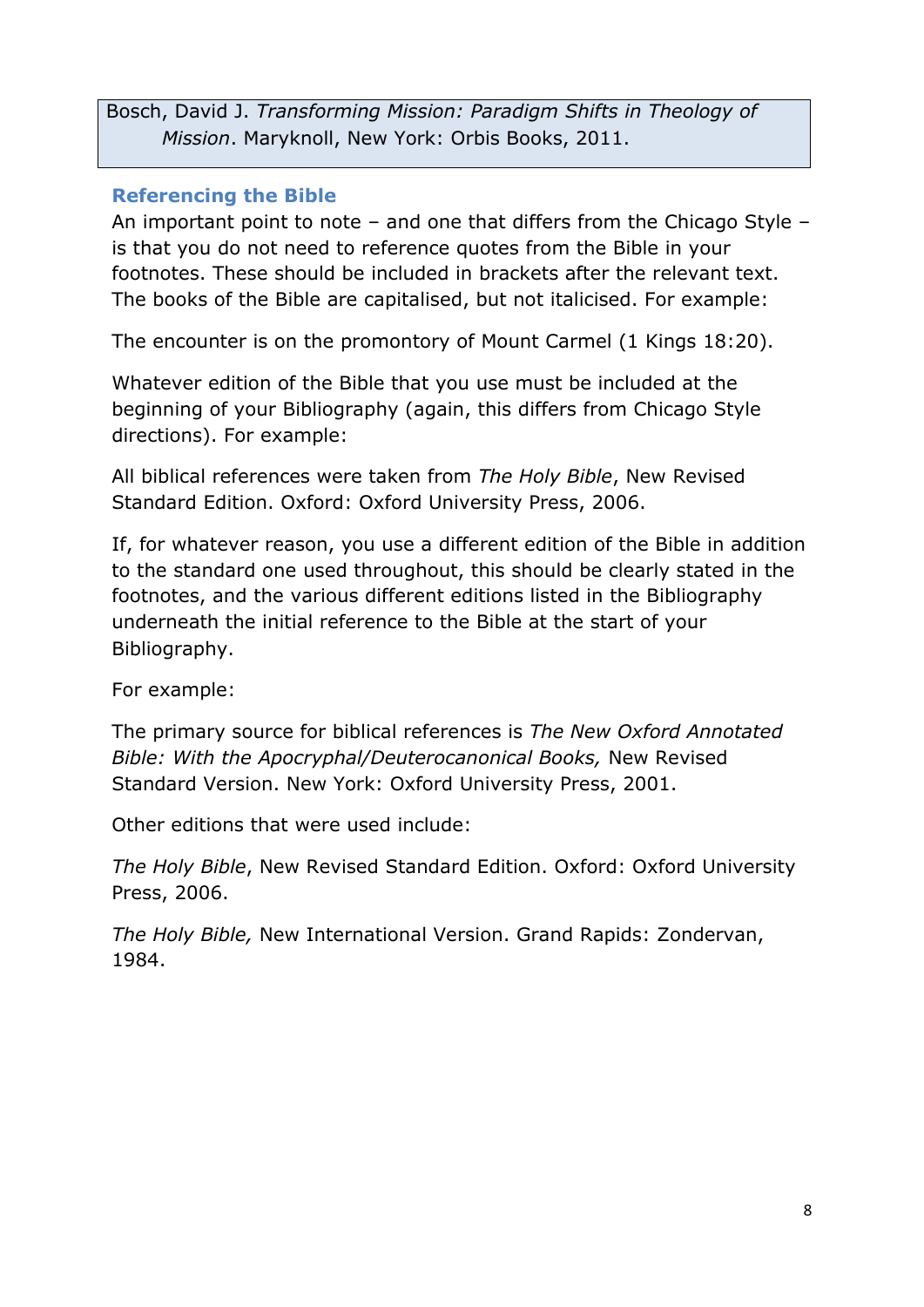# <span id="page-9-0"></span>**Citing Books**

#### <span id="page-9-1"></span>**Book by one author**

Note the differences between the footnotes and the bibliography, paying particular attention to how a name is displayed, as well as the lack of brackets and page numbers in the bibliography example.

#### **Footnote Structure: First Name Initial Surname,** *Title in Italics & Capitals: Subtitle* **(Place: Publisher, Year), page numbers.**

<sup>1</sup> David J. Bosch, *Transforming Mission: Paradigm Shifts in Theology of Mission* (Maryknoll, New York: Orbis Books, 2011), 99–100.

<sup>2</sup> Bosch, *Transforming Mission*, 3.

#### **Bibliography Structure: Surname, First Name Initial.** *Title in Italics & Capitals: Subtitle***. Place: Publisher, Year.**

Bosch, David J. *Transforming Mission: Paradigm Shifts in Theology of Mission*. Maryknoll, New York: Orbis Books, 2011.

# <span id="page-9-2"></span>**Book with two authors**

Keep an eye on the differences between footnotes and bibliography here. Only the initial-listed name is inverted in the bibliography entry.

# **Footnote Structure: First Name Initial Surname and First Name Surname,** *Title in Italics & Capitals: Subtitle* **(Place: Publisher, Year), page numbers.**

<sup>1</sup> Stephen B. Bevans and Roger P. Schroeder, *Constants in Context: A Theology of Mission for Today* (Maryknoll, New York: Orbis Books, 2004), 52.

<sup>2</sup> Bevans and Schroeder, Constants in Context, 59-61.

# **Bibliography Structure: Surname, First Name Initial and First Name Initial Surname.** *Title in Italics & Capitals: Subtitle***. Place: Publisher, Year.**

Bevans, Stephen B., and Roger P. Schroeder. *Constants in Context: A Theology of Mission for Today*. Maryknoll, New York: Orbis Books, 2004.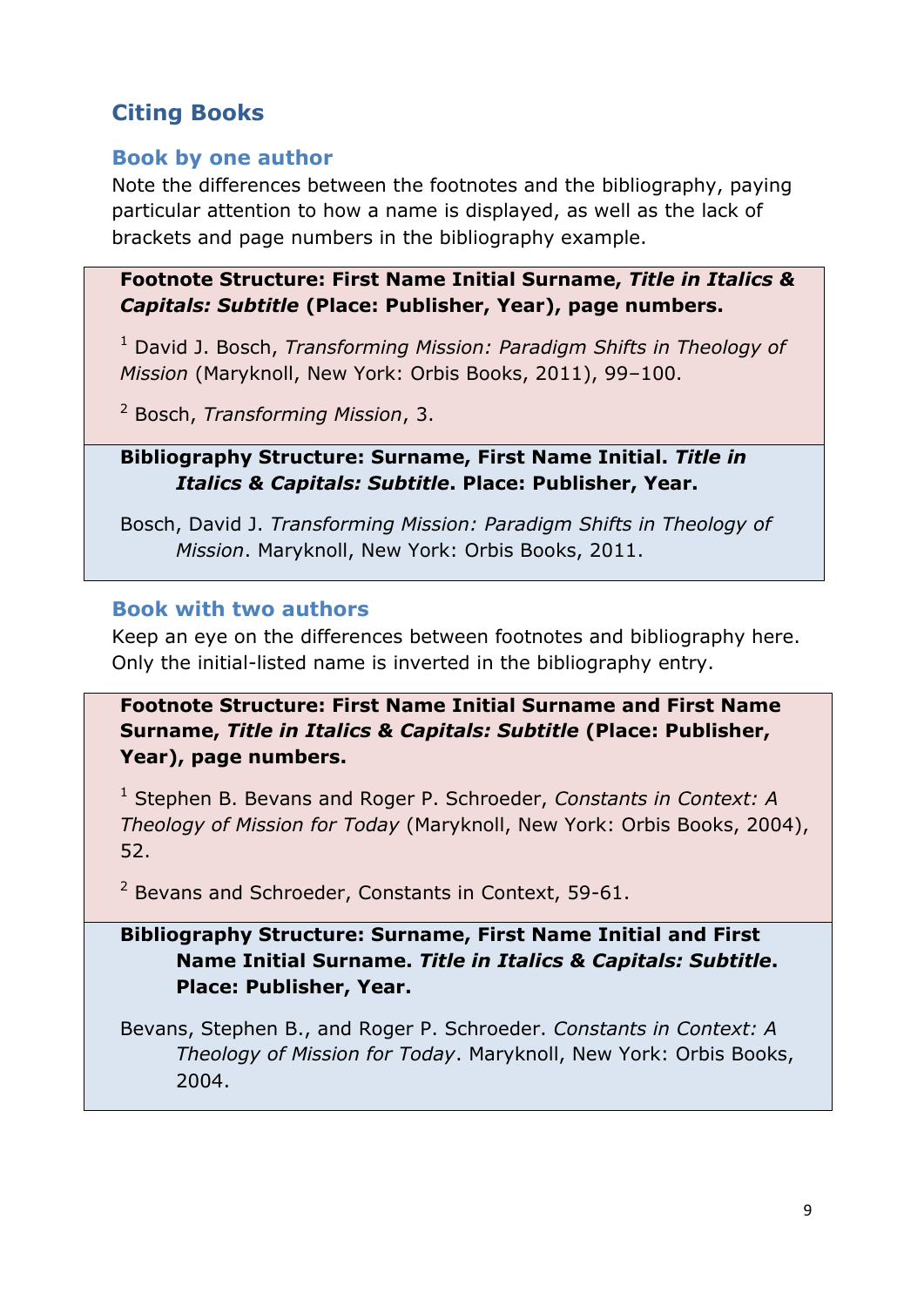#### <span id="page-10-0"></span>**Book with three authors**

In this example, the book is an edited text. If this is not the case, simply omit [eds.,] Another point to note is that the previous examples have listed authors with initials included as part of their name. If there is no initial, simply omit.

#### **Footnote Structure: First Name Initial Surname, First Name Initial Surname, and First Name Initial Surname, eds.,***Title in Italics & Capitals: Subtitle* **(Place: Publisher, Year), page numbers.**

<sup>1</sup> Mark Empey, Alan Ford, and Miriam Moffitt, eds., *The Church of Ireland and Its Past: History, Interpretation and Identity* (Dublin: Four Courts Press, 2017), 59.

<sup>2</sup> Empey, Ford, and Moffitt, *The Church of Ireland*, 65-68.

# **Bibliography Structure: Surname, First Name Initial, First Name Initial Surname and First Name Initial Surname, eds.** *Title in Italics & Capitals: Subtitle***. Place: Publisher, Year.**

Empey, Mark, Alan Ford, and Miriam Moffitt, eds. *The Church of Ireland and Its Past: History, Interpretation and Identity*. Dublin: Four Courts Press, 2017.

#### <span id="page-10-1"></span>**Book with four or more authors**

In the footnote, we just include the first listed author followed by 'et al' (in non-italic script). However, in the bibliography make sure to note the difference: we list all the authors here.

**Footnote Structure: First Name Initial Surname et al., eds., Title in** *Italics &* **Capitals: Subtitle (Place: Publisher, Year), page numbers.**

1 Ian S. Markham et al., eds., *The Wiley-Blackwell Companion to the Anglican Communion* (Oxford: Wiley-Blackwell, 2013), 42.

<sup>2</sup> Markham et al., *Anglican Communion*, 55.

# **Bibliography Structure: Surname, First Name Initial, First Name Initial Surname, First Name Initial Surname, and First Name Initial Surname, eds.** *Title in Italics & Capitals: Subtitle***. Place: Publisher, Year.**

Markham, Ian S., J. Barney Hawkins IV, Justyn Terry, and Leslie Nuñez Steffensen, eds. *The Wiley-Blackwell Companion to the Anglican Communion*. Oxford: Wiley-Blackwell, 2013.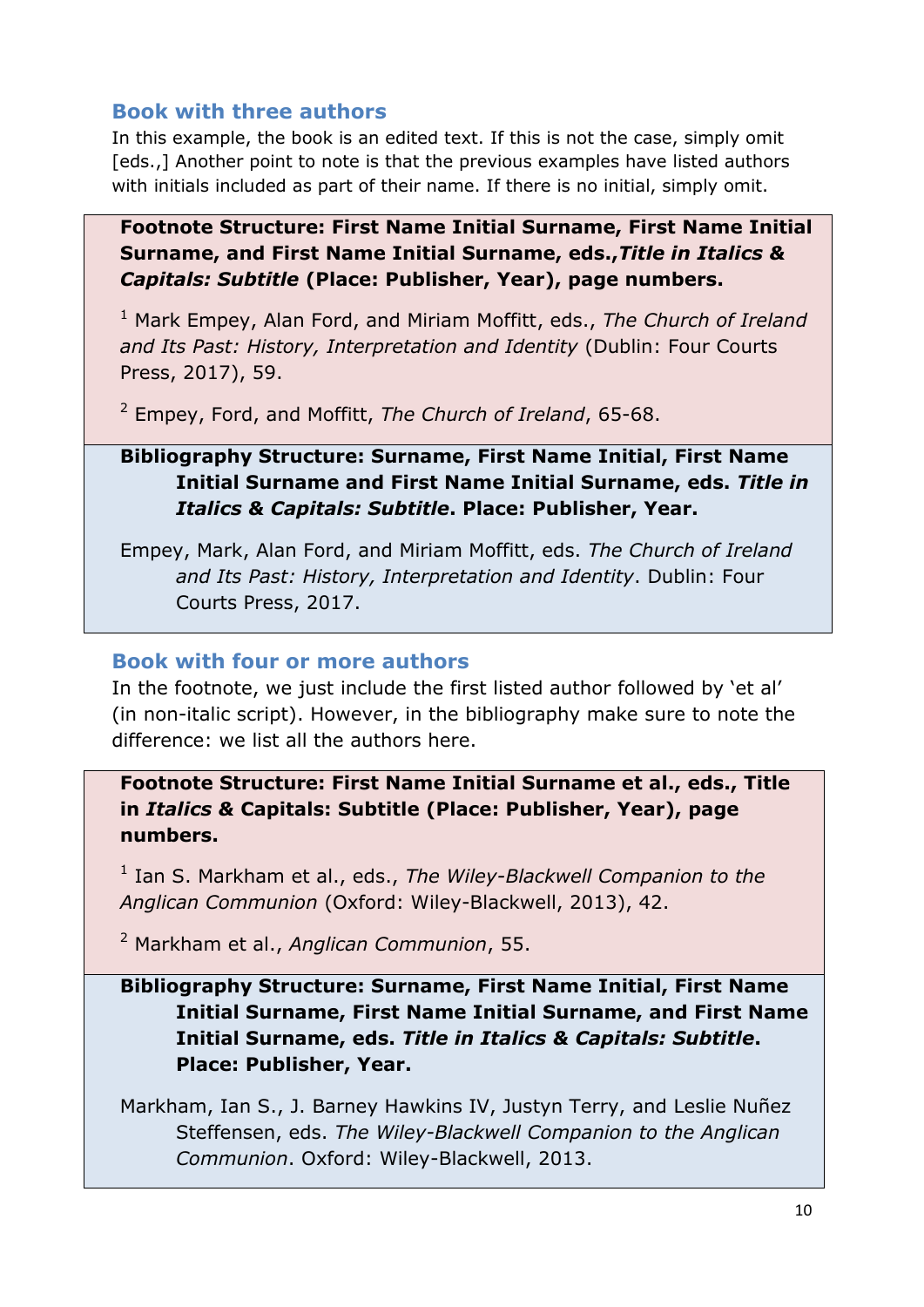#### <span id="page-11-0"></span>**Book with organisation as author**

Note that 'organisation' here can refer to a company, government body, religious organisation or any other type of organisation.

#### **Footnote Structure: Organisation Name,** *Title in Italics & Capitals: Subtitle* **(Place: Publisher, Year), page number.**

<sup>1</sup> Church of Ireland Bishops' Advisory Commission on Doctrine, *The Authority of Scripture: A Report of the Church of Ireland Bishops' Advisory Commission on Doctrine* (Dublin: Church of Ireland Publishing, 2006), 73.

<sup>2</sup> Church of Ireland Bishops' Advisory Commission on Doctrine, *The Authority of Scripture*, 101.

#### **Bibliography Structure: Organisation Name.** *Title in Italics & Capitals: Subtitle***. Place: Publisher, Year.**

Church of Ireland Bishops' Advisory Commission on Doctrine. *The Authority of Scripture: A Report of the Church of Ireland Bishops' Advisory Commission on Doctrine*. Dublin: Church of Ireland Publishing, 2006.

# <span id="page-11-1"></span>**Book with no author**

Here the title is placed at the beginning of the footnote, and this is replicated in the bibliography.

**Footnote Structure:** *Title in Italics & Capitals: Subtitle* **(Place: Publisher, Year), page number.**

<sup>1</sup> *The Book of Common Prayer* (Dublin: The Columba Press, 2004), 568.

<sup>2</sup> *The Book of Common Prayer*, 670.

**Bibliography Structure:** *Title in Italics & Capitals: Subtitle***. Place: Publisher, Year.**

*The Book of Common Prayer*. Dublin: The Columba Press, 2004.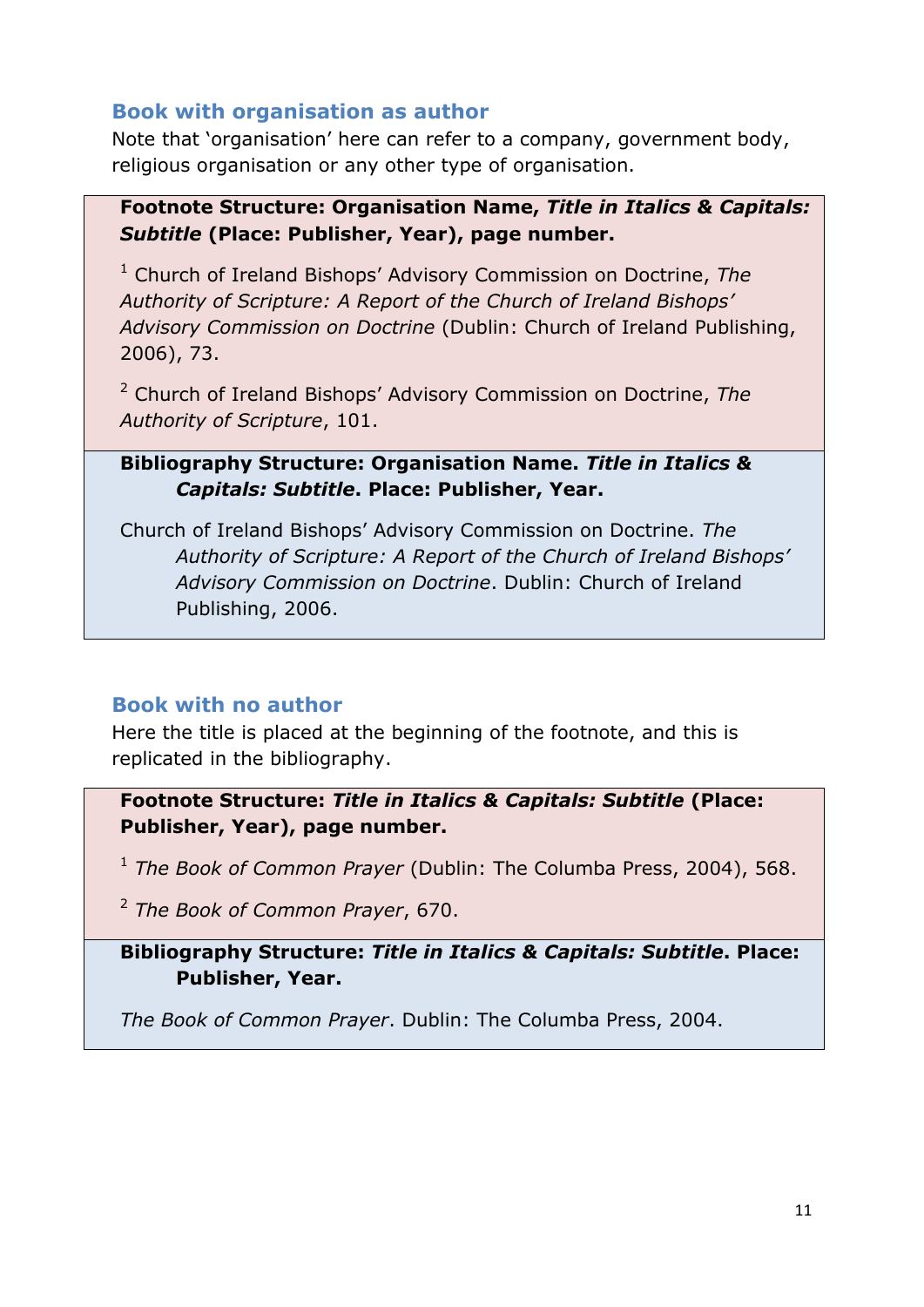# <span id="page-12-0"></span>**Book in a series**

For example, referencing a book in the NIV Application Commentary series. Note that the title of the book will nearly always be the biblical book's name, and the name of the series follows (after a full stop). As the series title is not the name of the book, it is **not** in italics.

**Footnote Structure: First Name Initial Surname,** *Title in Italics & Capitals: Subtitle***. Name of Series (Place: Publisher, Year), page number.**

<sup>1</sup> George H. Guthrie, *Hebrews*. The NIV Application Commentary Series (Grand Rapids: Zondervan, 1998), 153.

<sup>2</sup> Guthrie, *Hebrews*, 357.

# **Bibliography Structure: Surname, First Name Initial.** *Title in Italics & Capitals: Subtitle***. Name of Series. Place: Publisher, Year.**

Guthrie, George H. *Hebrews*. The NIV Application Commentary Series. Grand Rapids: Zondervan, 1998.

# <span id="page-12-1"></span>**Book with a translator or editor**

We are using an example of a translated work here. For edited books, replace [trans.] with [ed.] Note that in the footnote we use shorthand (trans. and ed.) but in the bibliography we write in full.

**Footnote Structure: First Name Initial Surname,** *Title in Italics & Capitals: Subtitle***, trans. Name Initial Surname (Place: Publisher, Year), page numbers.**

1 Jürgen Moltmann, *Theology of Hope*, trans. James W. Leitch (London: SCM Press, 2002), 94–95.

<sup>2</sup> Moltmann, *Theology of Hope*, 55.

# **Bibliography Structure: Surname, First Name Initial.** *Title in Italics & Capitals: Subtitle***. Translated by First Name Initial Surname. Place: Publisher, Year.**

Moltmann, Jürgen. *Theology of Hope*. Translated by James W. Leitch. London: SCM Press, 2002.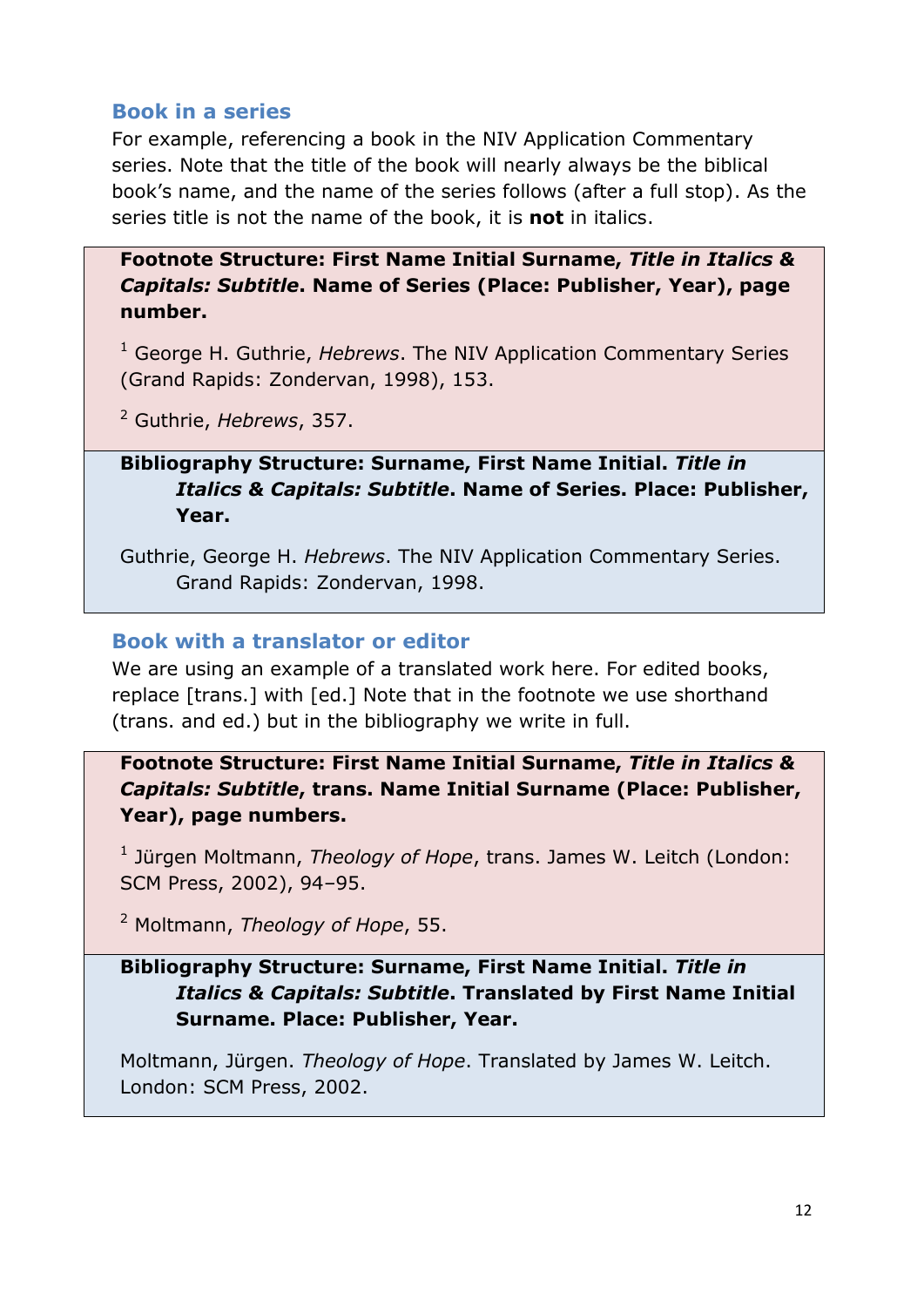# <span id="page-13-0"></span>**Chapter or other part of a book**

Note that the title of the chapter, essay, or part of a book is in doublequotation marks, and also note that there is a comma after the title in the footnote, but before the end of the quotation marks. Another point of interest is that the bibliography has a full-stop instead of a comma here, so the following word 'in' is capitalised. Note that in the bibliography, you must include the page numbers encompassing the full article. These are placed prior to the publishing data.

# **Footnote Structure: First Name Initial Surname, "Title of Chapter/Part," in** *Title of Book in Italics & Capitals: Subtitle***, ed. First Name Surname and First Name Surname. (Place: Publisher, Year), page numbers.**

 $1$  Richard Clarke, "The Business of Preaching and the World of Literature," in *Perspectives on Preaching: A Witness of the Irish Church*, ed. Maurice Elliott and Patrick McGlinchey (Dublin: Church of Ireland Publishing, 2017), 157.

 $2$  Clarke, "The Business of Preaching," 160-161.

# **Bibliography Structure: Surname, First Name Initial. "Title of Chapter/Part," in** *Title of Book in Italics & Capitals: Subtitle***, edited by First Name Initial Surname and First Name Initial Surname. Place: Publisher, Year.**

<span id="page-13-1"></span>Clarke, Richard. "The Business of Preaching and the World of Literature." In *Perspectives on Preaching: A Witness of The Irish Church*, edited by Maurice Elliott and Patrick McGlinchey, 153-161. Dublin: Church of Ireland Publishing, 2017.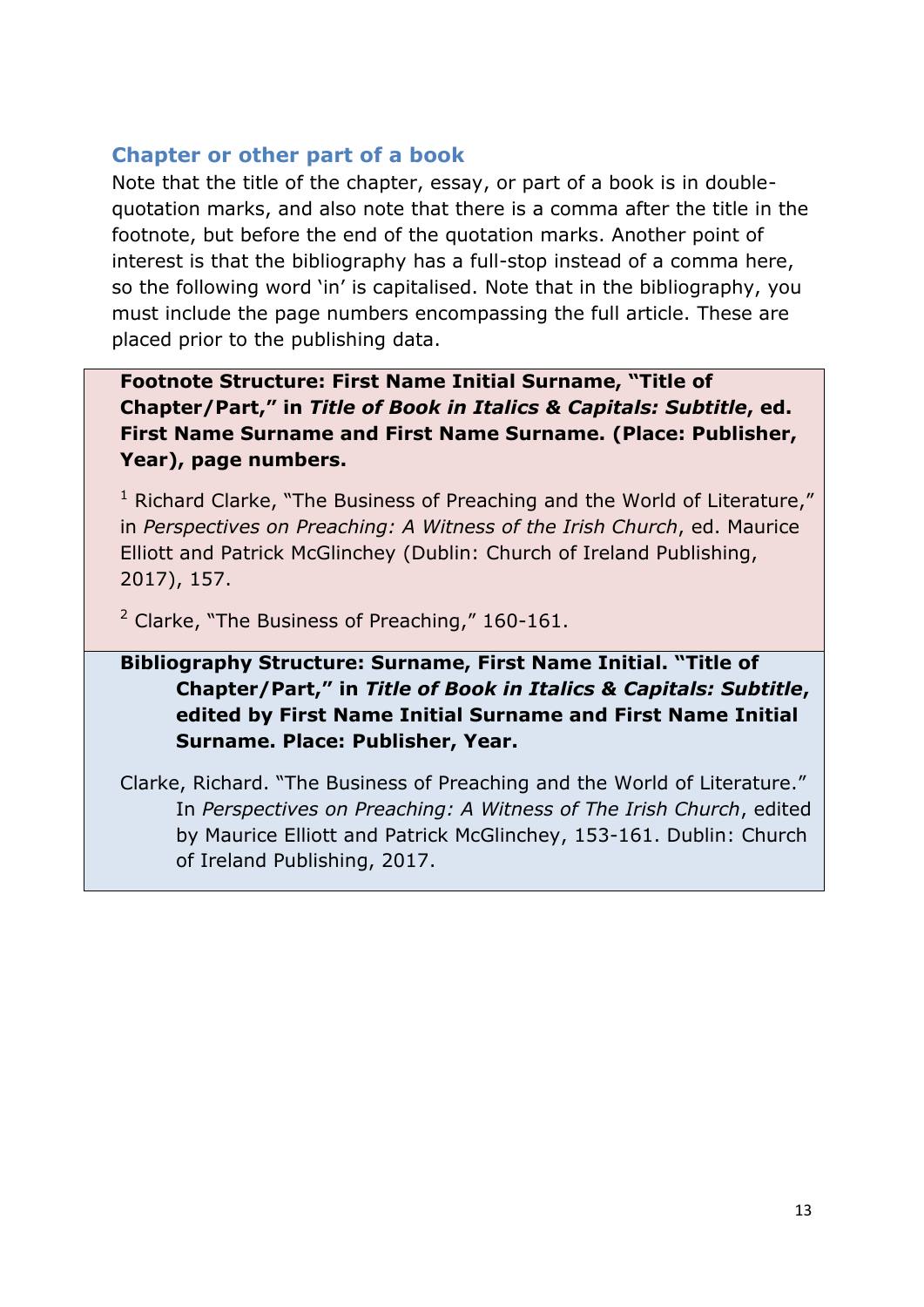#### **Part of book not written by the book's author**

If the reference is to a generic title such as introduction, preface, or afterword, that term (lower-cased unless following a full-stop) is added before the title of the book. Note that you must include the page numbers encompassing the full article in the bibliography.

**Footnote Structure: First Name Initial Surname, introduction to**  *Title in Italics & Capitals: Subtitle***, by First Name Initial Surname (Place: Publisher, Year), page numbers.**

<sup>1</sup> Paul Ziegler, preface to The Call of the Desert: The Solitary Life in the *Christian Church*, by Peter F. Anson (London: S.P.C.K., 1964), xii.

<sup>2</sup> Ziegler, preface, xiii.

#### **Bibliography Structure: Surname, First Name Initial. Introduction** *to Title in Italics & Capitals: Subtitle, by First Name Initial Surname. Place: Publisher, Year.*

Ziegler, Paul. Preface to *The Call of the Desert: The Solitary Life in the Christian Church*, by Peter F. Anson, xi-xv. London: S.P.C.K., 1964.

#### <span id="page-14-0"></span>**Revised edition of book**

Only include when such a reissue is due to significant new content. This information will appear either on the front page or with the bibliographical information on the title page, or the reverse title page, stating that it is a 'revised' or a 'second' (or subsequent) edition. You do not indicate when a book is a first edition.

**Footnote Structure: First Name Initial Surname,** *Title in Italics & Capitals: Subtitle***, Number of edition. (Place: Publisher, Year), page numbers.**

<sup>1</sup> Alister E. McGrath, *Christian Theology: An Introduction*, 4<sup>th</sup> ed. (Malden, MA: Blackwell, 2007), 247.

<sup>2</sup> McGrath, *Christian Theology*, 389.

# **Bibliography Structure: Surname, First Name Initial.** *Title in Italics & Capitals: Subtitle, Number of edition. Place: Publisher, Year.*

McGrath, Alister E. *Christian Theology: An Introduction, 4<sup>th</sup> ed. Malden, MA: Blackwell, 2007.*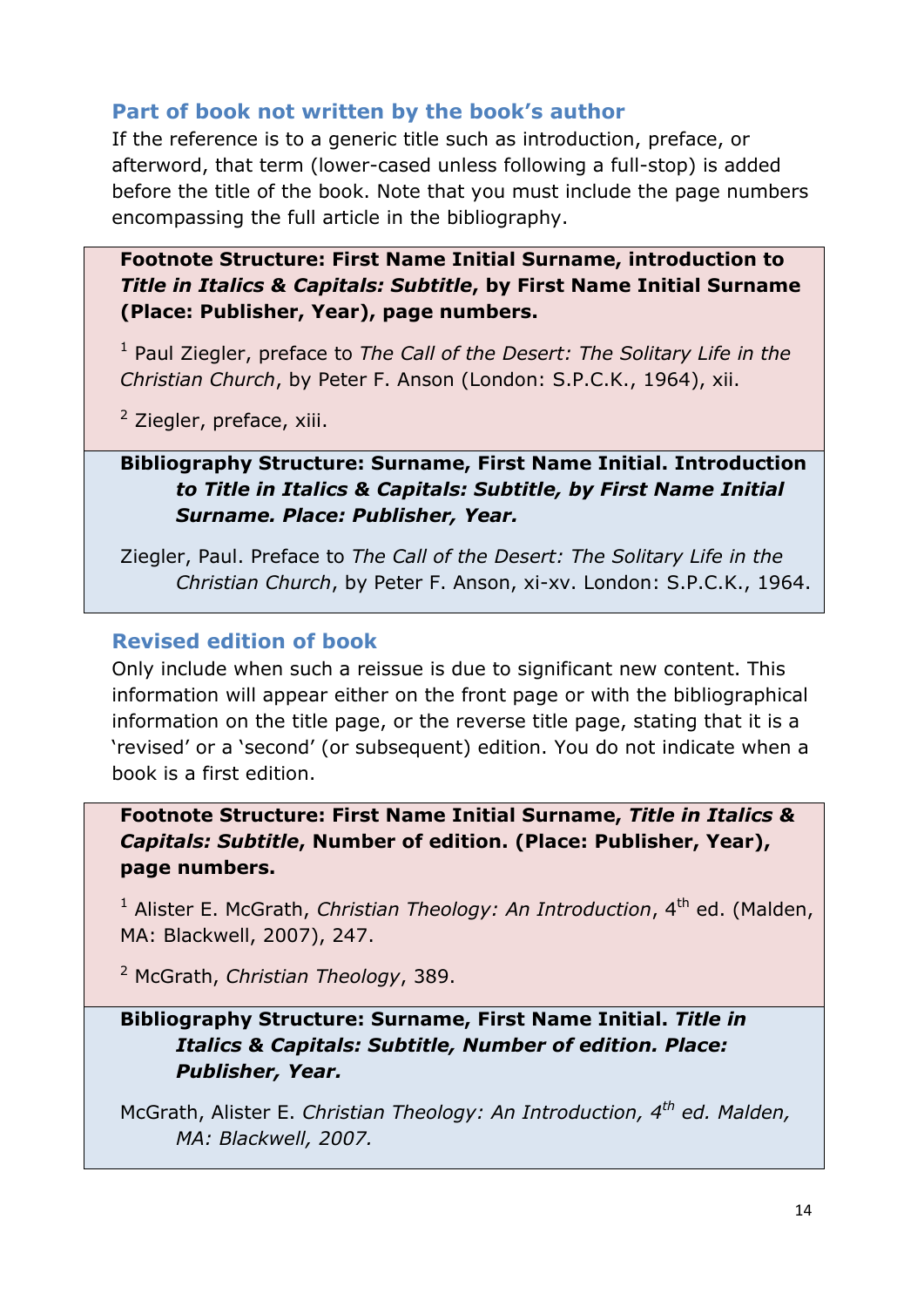#### <span id="page-15-0"></span>**Book published electronically**

Always cite the version that you consulted. For books consulted online, always list a URL. If no fixed page numbers are available, you can include a section title or a chapter or other number. The rules for multiple authors apply similarly for online books. Note the second example where there is no clear publisher. This form can be applied to most pre-20<sup>th</sup> century books.

#### **Footnote Structure: First Name Initial Surname,** *Title in Italics & Capitals: Subtitle* **(Place: Publisher, Year), Electronic format/access date, URL.**

<sup>1</sup> Ted Woods, *And Some There Were: Sketches of Some Irish Anglican Prelates and Priests* (Liverpool: Ted Woods, 2016), Kindle edition.

<sup>2</sup> Woods, *And Some There Were*.

<sup>1</sup> William Law, *A Serious Call to a Devout and Holy Life: Adapted to the State and Condition of All Orders of Christians* (London, 1729), accessed 12 June 2018, https://www.ccel.org/ccel/law/serious\_call.titlepage.html.

2 Law, *A Serious Call*, chap. 11.

# **Bibliography Structure: Surname, First Name Initial.** *Title in Italics & Capitals: Subtitle. Place: Publisher, Year,* **electronic format / access date, URL.**

Woods, Ted. *And Some There Were: Sketches of Some Irish Anglican Prelates and Priests*. Liverpool: Ted Woods, 2016. Kindle edition.

Law, William. *A Serious Call to a Devout and Holy Life: Adapted to the State and Condition of All Orders of Christians*. London, 1729, accessed 12 June 2018, https://www.ccel.org/ccel/law/serious\_call.titlepage.html.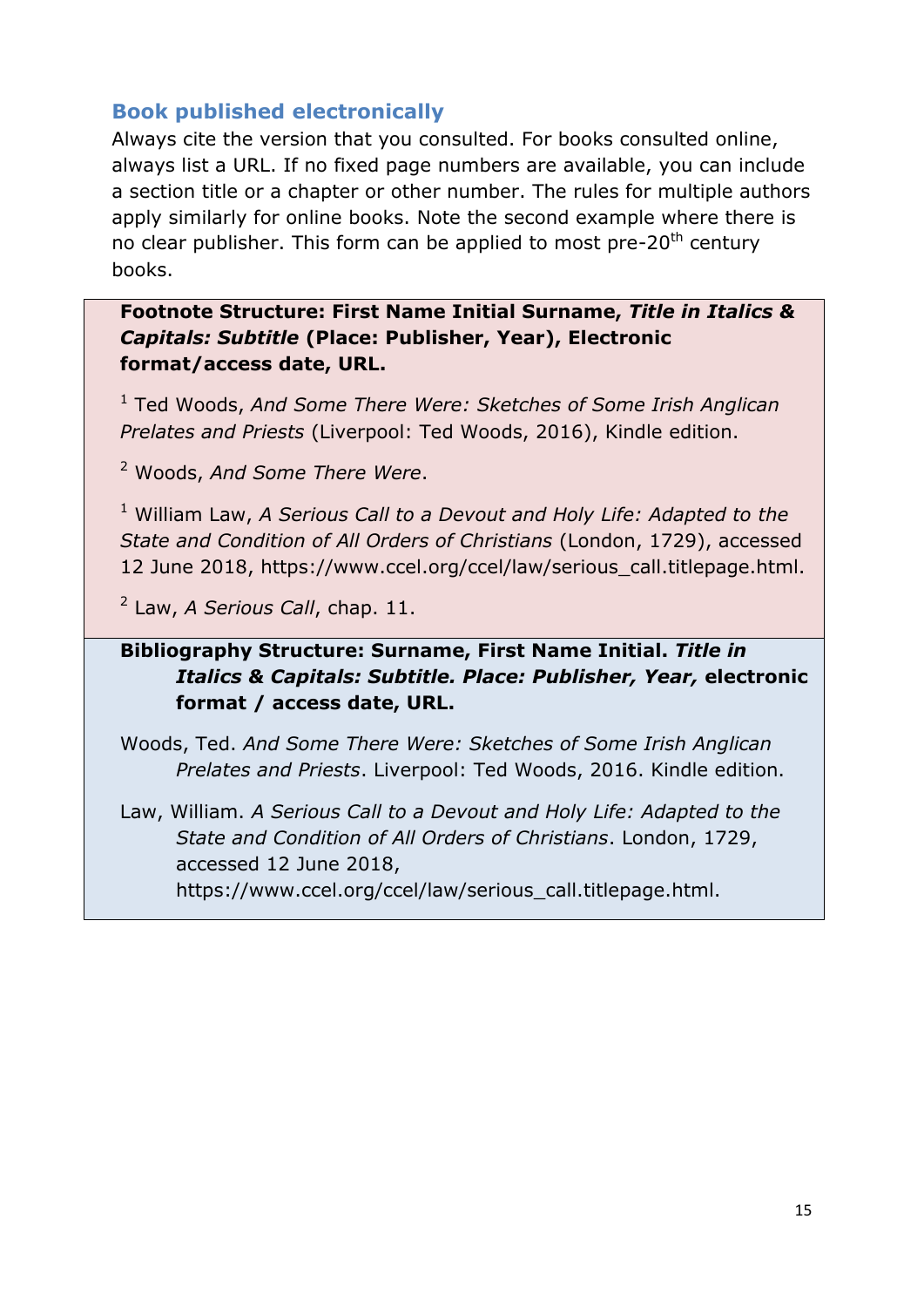# <span id="page-16-0"></span>**Citing periodicals and newspaper articles**

# <span id="page-16-1"></span>**Article in a print academic journal**

The primary difference here is that page numbers are preceded by a colon and not a comma. Note that the bibliographical entry contains the full range of page numbers for the article. Note that place and publisher are not featured for periodicals, newspapers, or magazines.

# **Footnote Structure: First Name Initial Surname, "Title of Article in Capitals,"** *Title of Journal in Italics & Capitals* **Issue information: page number.**

 $1$  Anne Fitzpatrick-McKinley, "YHWH and the Gods of Palestine: A Study of the Seal and Inscriptional Evidence," *Proceedings of the Irish Biblical Society* 23 (2000): 19.

<sup>2</sup> Fitzpatrick-McKinley, "YHWH and the Gods of Palestine," 23.

# **Bibliography Structure: Surname, First Name Initial. "Title of Article in Capitals,"** *Title of Journal in Italics & Capitals Issue information: page numbers.*

Fitzpatrick-McKinley, Anne. "YHWH and the Gods of Palestine: A Study of the Seal and Inscriptional Evidence." *Proceedings of the Irish Biblical Society* 23 (2000): 19-39.

#### <span id="page-16-2"></span>**Article in a newspaper or popular magazine**

Newspaper and magazine articles may be cited in running text instead of a footnote (if so: omit from Bibliography).

**Footnote Structure: First Name Initial Surname, "Title of Article in Capitals,"** *Title of Newspaper/Magazine in Italics & Capitals***, Date, page number.**

 $1$  Suzanne Cousins, "Muslims Gather in Dublin to Witness against Islamic State," *Church of Ireland Gazette*, 7 August 2015, 12.

<sup>2</sup> Cousins, "Muslims Gather in Dublin," 12.

# **Bibliography Structure: Surname, First Name Initial. "Title of Article in Capitals,"** *Title of Newspaper/Magazine in Italics & Capitals***, Date.**

Cousins, Suzanne. "Muslims Gather in Dublin to Witness against Islamic State." *Church of Ireland Gazette*, 7 August 2015.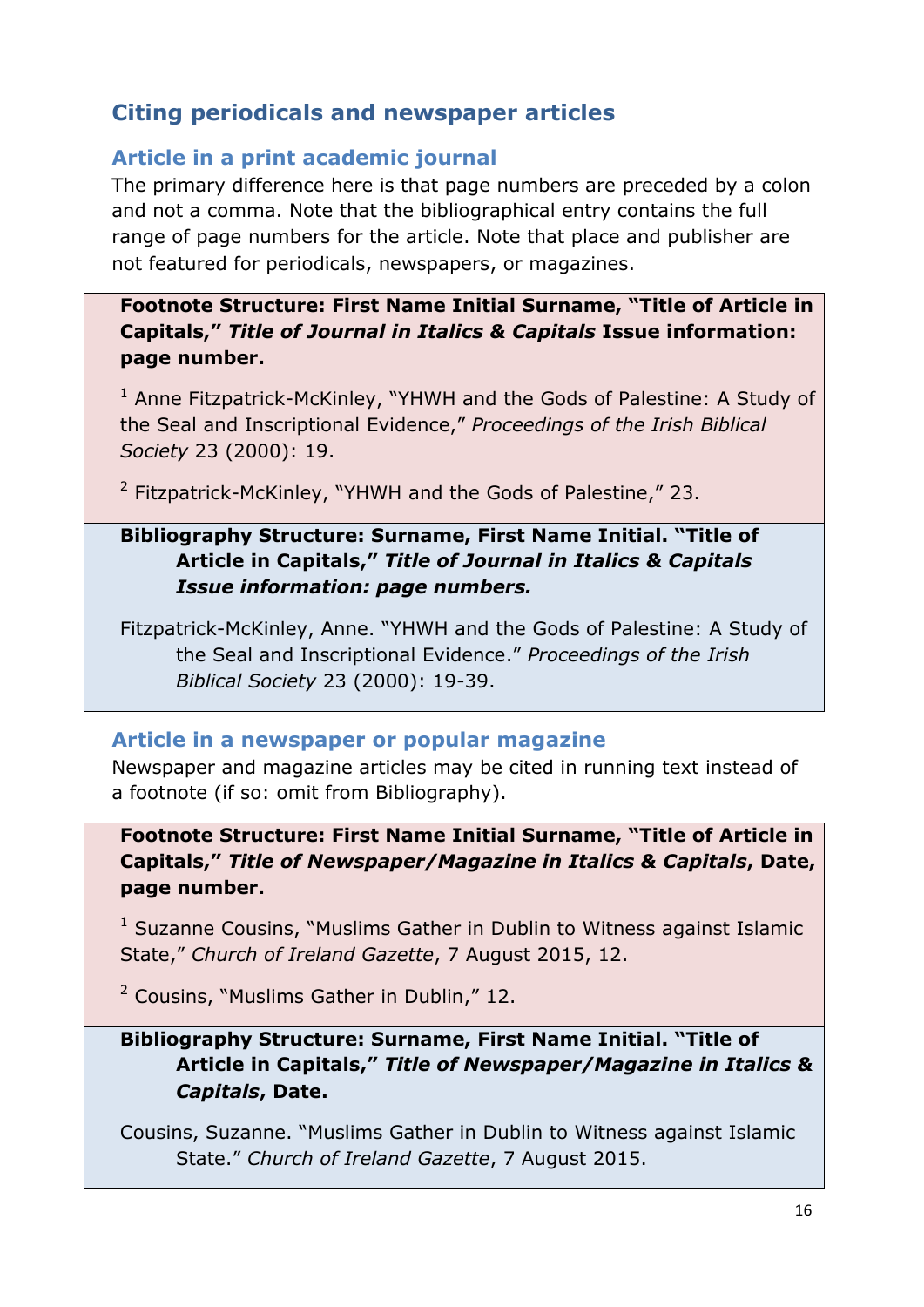# <span id="page-17-0"></span>**Article in an online academic journal**

Include a DOI (Digital Object Identifier): this will begin with https://doi.org/. If this is not available, a URL is acceptable.

**Footnote Structure: First Name Initial Surname, "Title of Article in Capitals,"** *Title of Journal in Italics & Capitals* **Issue information: page number, access date, DOI/URL.**

<sup>1</sup> Denis O'Callaghan, "The Challenge for Irish Catholicism," *The Furrow* 65, No. 10 (October 2014): 490, accessed 1 June 2018, http://www.jstor.org/stable/24635938.

 $2$  O'Callaghan, "The Challenge for Irish Catholicism," 491.

# **Bibliography Structure: Surname, First Name Initial. "Title of Article in Capitals,"** *Title of Journal in Italics & Capitals*  **Issue information: page numbers, access date, DOI/URL.**

Denis O'Callaghan, "The Challenge for Irish Catholicism," *The Furrow* 65, No. 10 (October 2014): 489-498, accessed 1 June 2018, http://www.jstor.org/stable/24635938.

# <span id="page-17-1"></span>**Book review**

# **Footnote Structure: First Name Initial Surname, "Title of Review in Capitals," review of** *Title in Italics & Capitals: Subtitle***, by First Name Initial Surname,** *Title of Newspaper/Magazine/Journal in italics***, Date.**

<sup>1</sup> Peter Costello, "Faith and Generosity in the new Emerging Ireland," review of *Generous Love in Multi-Faith Ireland: Towards Mature Citizenship and a Positive Pedagogy for the Church of Ireland in Local Christian-Muslim Mission and Engagement*, by Suzanne Cousins, *The Irish Catholic*, 17 May 2018.

<sup>2</sup> Costello, "Faith and Generosity."

# **Bibliography Structure: Surname, First Name Initial. "Title of Review in Capitals," review of** *Title in Italics & Capitals***: Subtitle, by First Name Initial Surname,** *Title of Newspaper/Magazine/Journal in Italics***, Date.**

Costello, Peter. "Faith and Generosity in the new Emerging Ireland," review of *Generous Love in Multi-Faith Ireland: Towards Mature Citizenship and a Positive Pedagogy for the Church of Ireland in Local Christian-Muslim Mission and Engagement*, by Suzanne Cousins, *The Irish Catholic*, 17 May 2018.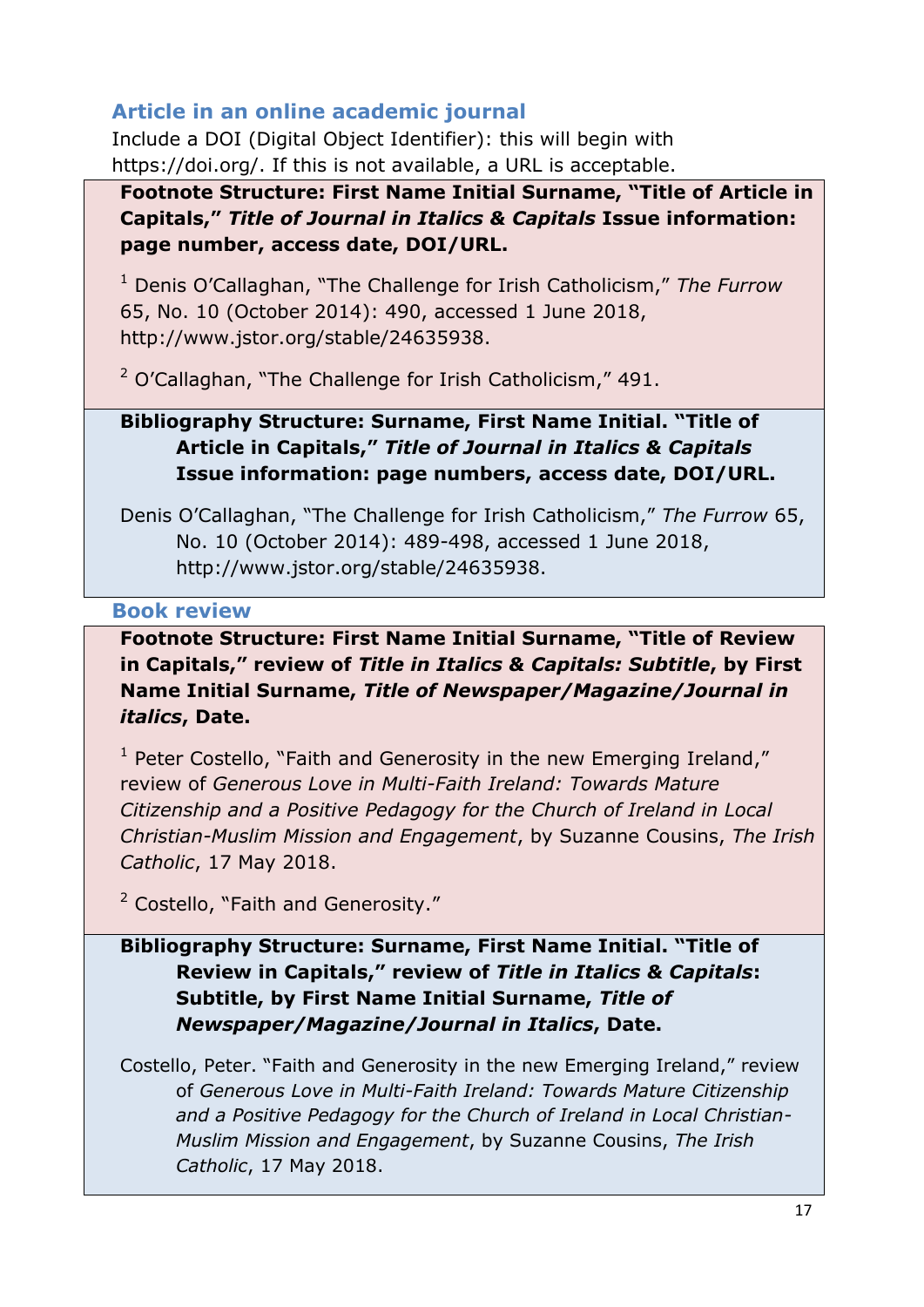# <span id="page-18-0"></span>**Citing websites and other online sources**

#### <span id="page-18-1"></span>**Website**

For original content from online sources, include as much information as possible (author, title, publisher, date, access date, URL). However, note the first example, where there is no clear author. The rules here broadly follow those for a book with no author. The title is listed first, but the corporate name goes first in the bibliography. Also note that in contrast to previous editions of Chicago Style, it is now preferred to list the website without italics. In the second example, it is clear that TeacherServe is the name of the website, but you can follow the first example and put 'TeacherServe (website)' if you so wish.

# **Footnote Structure: "Title of Web Page in Capitals," Name of Person or Organisation (if not clear, include website in brackets), access date, URL.**

<sup>1</sup> "About Us," Church of Ireland (website), accessed 7 June 2018, www.ireland.anglican.org/about/about-us.

<sup>2</sup> "About Us."

 $1$  Daniel H. Bays, "The Foreign Missionary Movement in the 19<sup>th</sup> and early 20<sup>th</sup> Centuries," TeacherServe, accessed 31 May 2018, http://nationalhumanitiescenter.org/tserve/nineteen/nkeyinfo/fmmoveme ntd.htm.

<sup>2</sup> Bays, "Foreign Missionary Movement."

# **Bibliography Structure: Name of Organisation/Surname, First Name Initial. "Title of Web Page in Capitals," Name of Person or Organisation (if not clear, include website in brackets), access date, URL.**

Church of Ireland. "About Us," Church of Ireland (website), accessed 7 June 2018, www.ireland.anglican.org/about/about-us.

Bays, Daniel H. "The Foreign Missionary Movement in the 19<sup>th</sup> and early 20<sup>th</sup> Centuries," TeacherServe, accessed 31 May 2018, http://nationalhumanitiescenter.org/tserve/nineteen/nkeyinfo/fmm ovementd.htm.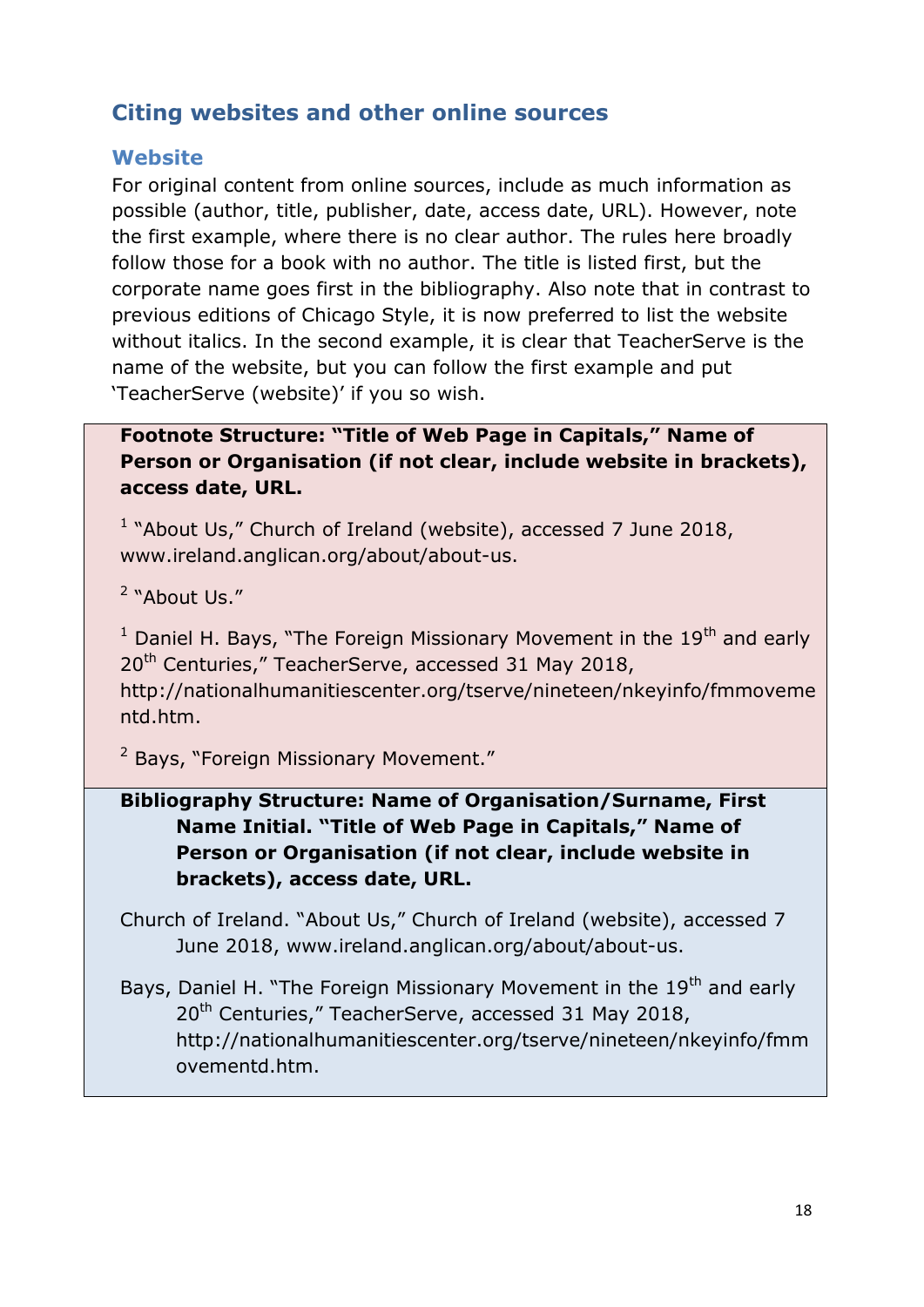# <span id="page-19-0"></span>**Blog**

Blogs should be treated much the same as articles in newspapers. If the title of the blog does not make the genre clear, you can include "blog" in parentheses (see below). Note that we have the title of the blog here in italics.

**Footnote Structure: First Name Initial Surname, "Title of Blog Post in Capitals,"** *Name of Blog in Italics & Capitals* **(if not clear, include (Blog) in capitals), date, access date, URL.**

<sup>1</sup> Patrick Comerford, "There Was More Than One Good Samaritan, But Who Are Today's Good Samaritans?", *PatrickComerford.com* (blog), 17 September 17 2017, accessed 23 May 2018,

http://www.patrickcomerford.com/2015/12/liturgy-101-and-102-2015- 2016-public.html.

<sup>2</sup> Comerford, "Good Samaritan."

# **Bibliography Structure: Surname, First Name Initial. "Title of Blog Post in Capitals,"** *Name of Blog in Italics & Capitals* **(if not clear, include (Blog) in capitals), date, access date, URL.**

Patrick Comerford, "There Was More Than One Good Samaritan, But Who Are Today's Good Samaritans?" *PatrickComerford.com* (blog), 17 September 17 2017, accessed 23 May 2018, http://www.patrickcomerford.com/2015/12/liturgy-101-and-102- 2015-2016-public.html.

# <span id="page-19-1"></span>**Personal communication**

Personal communications (including email, text messages, and direct messages sent through social media applications) are usually cited only in the text. You can occasionally footnote these as below. Note that they are rarely included in a bibliography.

 $<sup>1</sup>$  John Smyth, Facebook message to author, 28 May 2018.</sup>

<sup>2</sup> Smyth, Facebook message.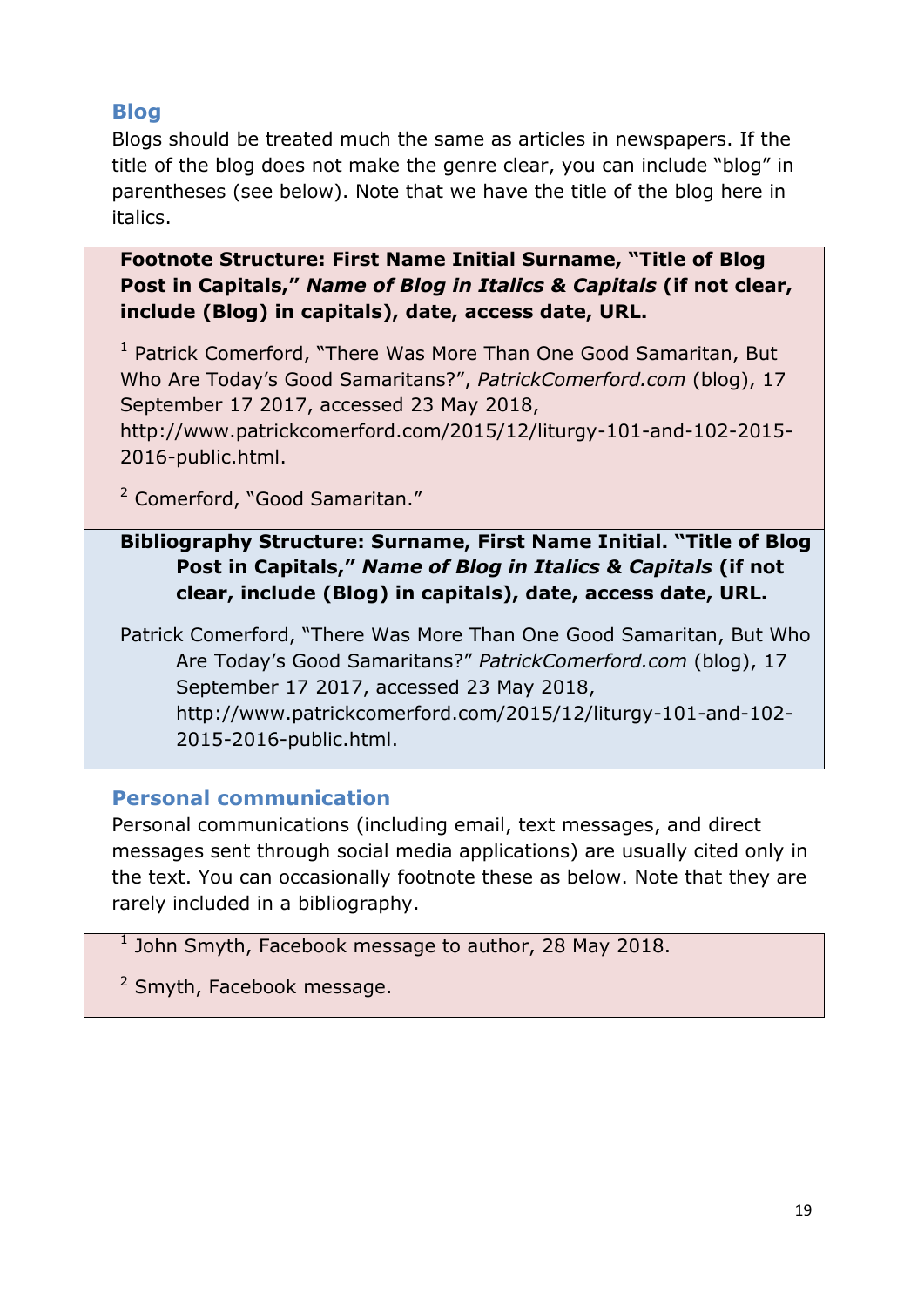# <span id="page-20-0"></span>**Social media content**

Citations of content shared through social media can usually be restricted to the text. In very limited cases, a bibliography entry may be appropriate. In lieu of a title, quote up to the first 160 characters of the post. Comments are cited with reference to the original post.

#### **Footnote Structure: First Name Initial Surname/Corporate Name, "Title of post in lower case," Social Media Type, date, URL.**

<sup>1</sup> Lambeth Palace Library, "The view from St Mary-at-Lambeth," Twitter, 31 May 2018,

https://twitter.com/lampallib/status/1002203051640451074.

 $2$  Lambeth Palace Library, "The view from St Mary-at-Lambeth."

# **Bibliography Structure: Surname, First Name Initial/Corporate Name. "Title of post in lower case," Social Media Type, date, URL.**

Lambeth Palace Library. "The view from St Mary-at-Lambeth," Twitter, 31 May 2018, https://twitter.com/lampallib/status/1002203051640451074.

# <span id="page-20-1"></span>**Miscellaneous examples**

# <span id="page-20-2"></span>**Paper presented at a meeting or conference**

**Footnote Structure: First Name Initial Surname, "Title of Paper Presented at a Meeting or Conference in Capitals" (information regarding meeting or conference, place, date).**

 $1$  Daniele Pevarello, "Christianity: Its Origins and Its Early Development in the Cultures of Antiquity" (paper presented at Educating on Religions, the Evening Lecture Series, Department of Religions & Theology, Trinity College Dublin, 1 October 2015).

<sup>2</sup> Pevarello, "Christianity."

# **Bibliography Structure: Surname, First Name Initial. "Title of Paper Presented at a Meeting or Conference in Capitals." Information regarding meeting or conference, place, date.**

Pevarello, Daniele. "Christianity: Its Origins and Its Early Development in the Cultures of Antiquity." Paper presented at Educating on Religions, the Evening Lecture Series, Department of Religions & Theology, Trinity College Dublin, 1 October 2015.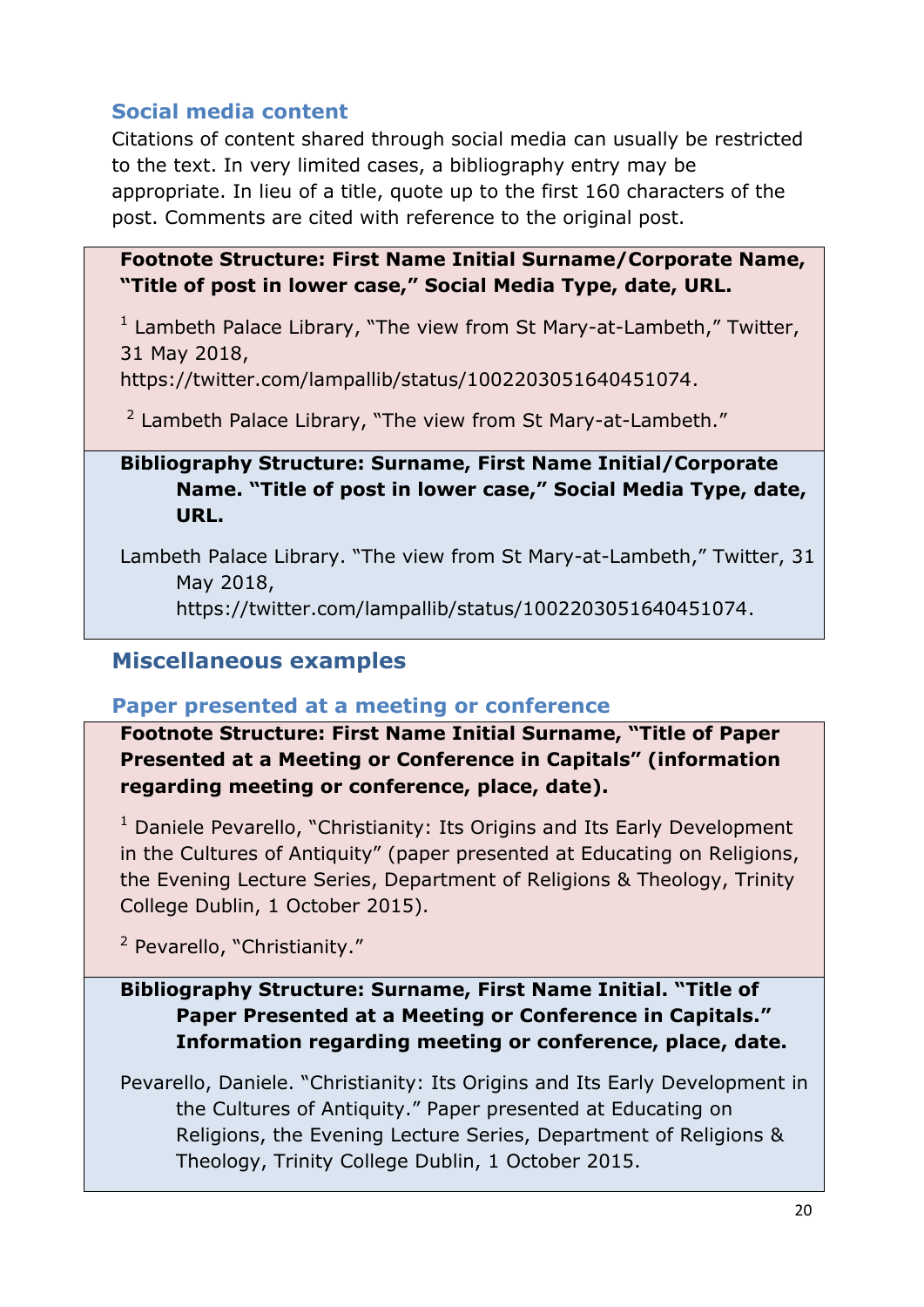# <span id="page-21-0"></span>**Thesis or dissertation**

**Footnote Structure: First Name Initial Surname, "Title of Dissertation in Capitals: Subtitle" (Type of Dissertation, University, year), page number.**

 $1$  Richard Clarke, "The Disestablishment Revision of the Irish Book of Common Prayer" (PhD diss., University of Dublin, 1989), 12.

<sup>2</sup> Clarke, "Disestablishment Revision," 14.

<sup>1</sup> Críostóir Mac Bruithin, "Imagining Judgement: Preaching on Difficult Texts in Luke" (MTh diss., Church of Ireland Theological Institute, 2016), 57.

 $2$  Mac Bruithin, "Imagining Judgement," 110.

# **Bibliography Structure: Surname, First Name Initial. "Title of Dissertation in Capitals: Subtitle." Type of Dissertation, University, year.**

Clarke, Richard. "The Disestablishment Revision of the Irish Book of Common Prayer." PhD diss., University of Dublin, 1989.

Mac Bruithin, Críostóir. "Imagining Judgement: Preaching on Difficult Texts in Luke." MTh diss., Church of Ireland Theological Institute, 2016.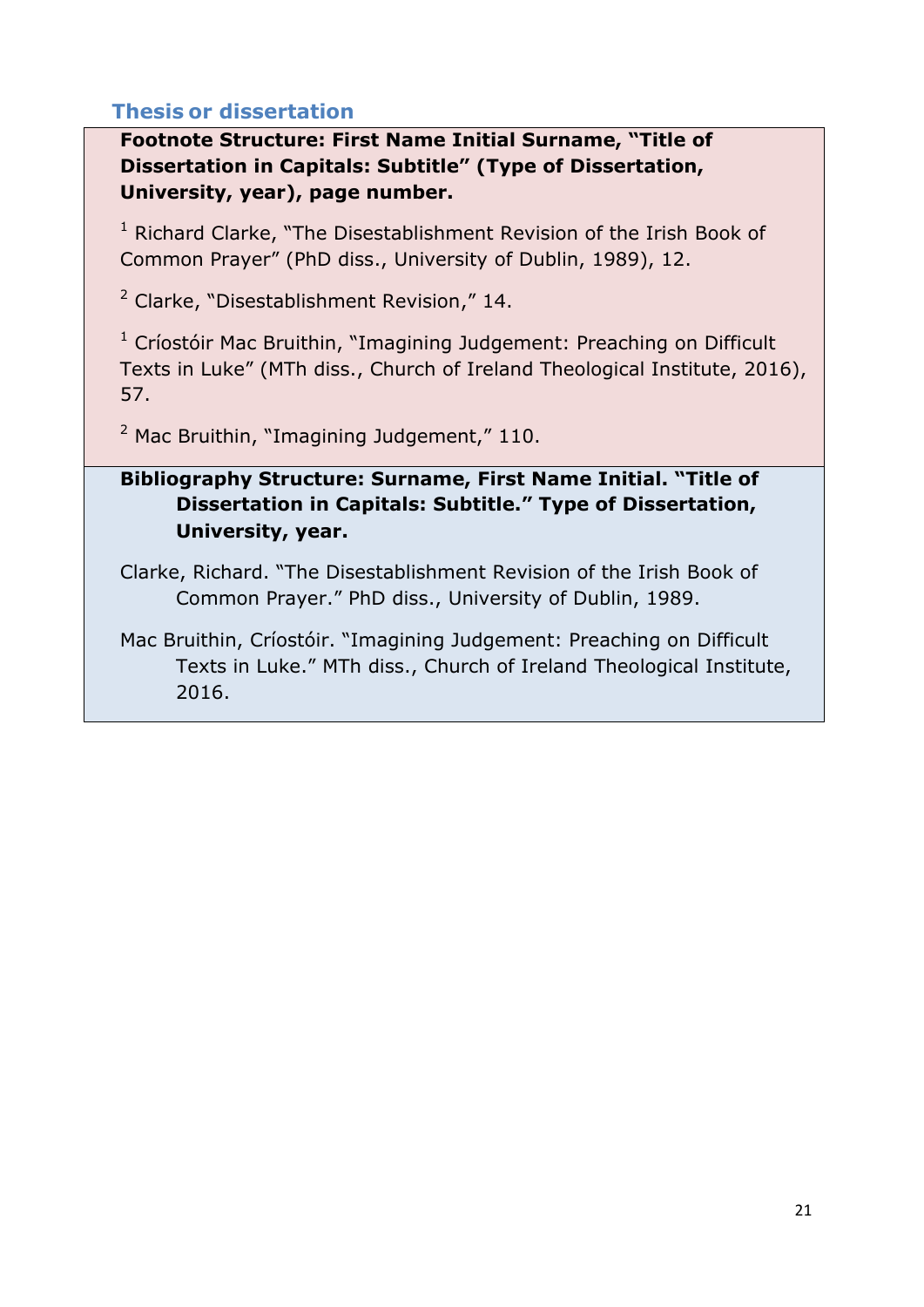# <span id="page-22-0"></span>**3. The Braemor Series**

Since its commencement in 2013, the Braemor Series, which aims to publish the best student dissertations, has been a flagship publication for both CIP and CITI - providing an important opportunity for new authors to see their work in print in a highly-competitive publishing market, whilst further making a significant contribution to theological discourse for the Church of Ireland. If your dissertation is chosen for publication, you will need to ensure that your dissertation adheres to the following specific rules and formats, in addition to the referencing and style-guide points above.

- 1. Final versions of items for publication should be submitted electronically to bryan.whelan@rcbdub.org.
- 2. Text should be double-spaced, in any standard font, in 12 pt font size. Footnotes should be single-spaced, in any standard font, in 10pt font size. Please keep bold to a minimum – ideally just for subheadings - and try to avoid the use of underlining.
- 3. Use of colour tables and graphs should be limited as colour printing is costly, and we would prefer if these can be made black and white. However we will discuss this on an individual basis with each author.
- 4. Delete any references to 'dissertation' in the text and replace with 'this book' or 'this volume,' or 'this publication.' You may vary as you wish.
- 5. Sub-headings and section breaks are advisable for breaking up text and making it easy to read. Sub-headings may be written in bold.
- 6. A lead-in time of six months is the realistic minimum amount of time for a project to be completed from the time of submission of text to the printing of final publication. Some publications may take longer.
- 7. Working titles: Remember your title will appear on the cover of a book, so try to keep it short and snappy to fit the space and grab your reader's attention. You may use a sub-heading if you wish, but try to keep it short!
- 8. If you have quoted from any unpublished source, or refer to interviews in your work, **you must secure permission** from the person interviewed to have their words published, before we can include such reference.

When referring to pastoral experience or conversations in confidence you should take care not to reveal a source that would prefer to remain anonymous.